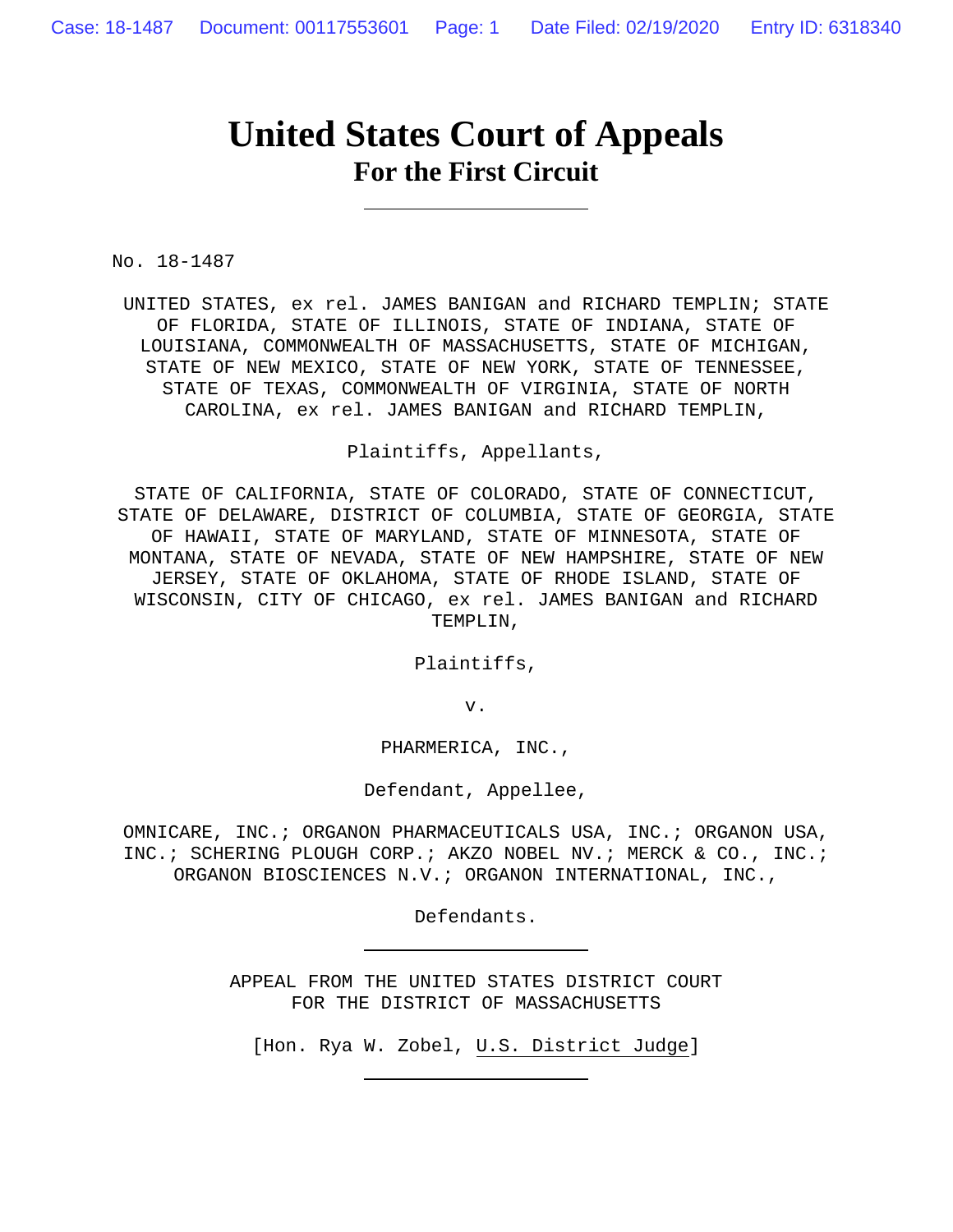Before

Torruella, Lipez, and Kayatta, Circuit Judges

Zenobia Harris Bivens and Michael Hurta, with whom Joel M. Androphy, Berg & Androphy, Michael E. Mone, Jr., Patricia L. Kelly, and Esdaile, Barrett, Jacobs & Mone were on brief, for appellants. Benjamin M. McGovern, with whom James D. Smeallie, Michael Manthei, and Holland & Knight LLP were on brief, for appellee.

February 19, 2020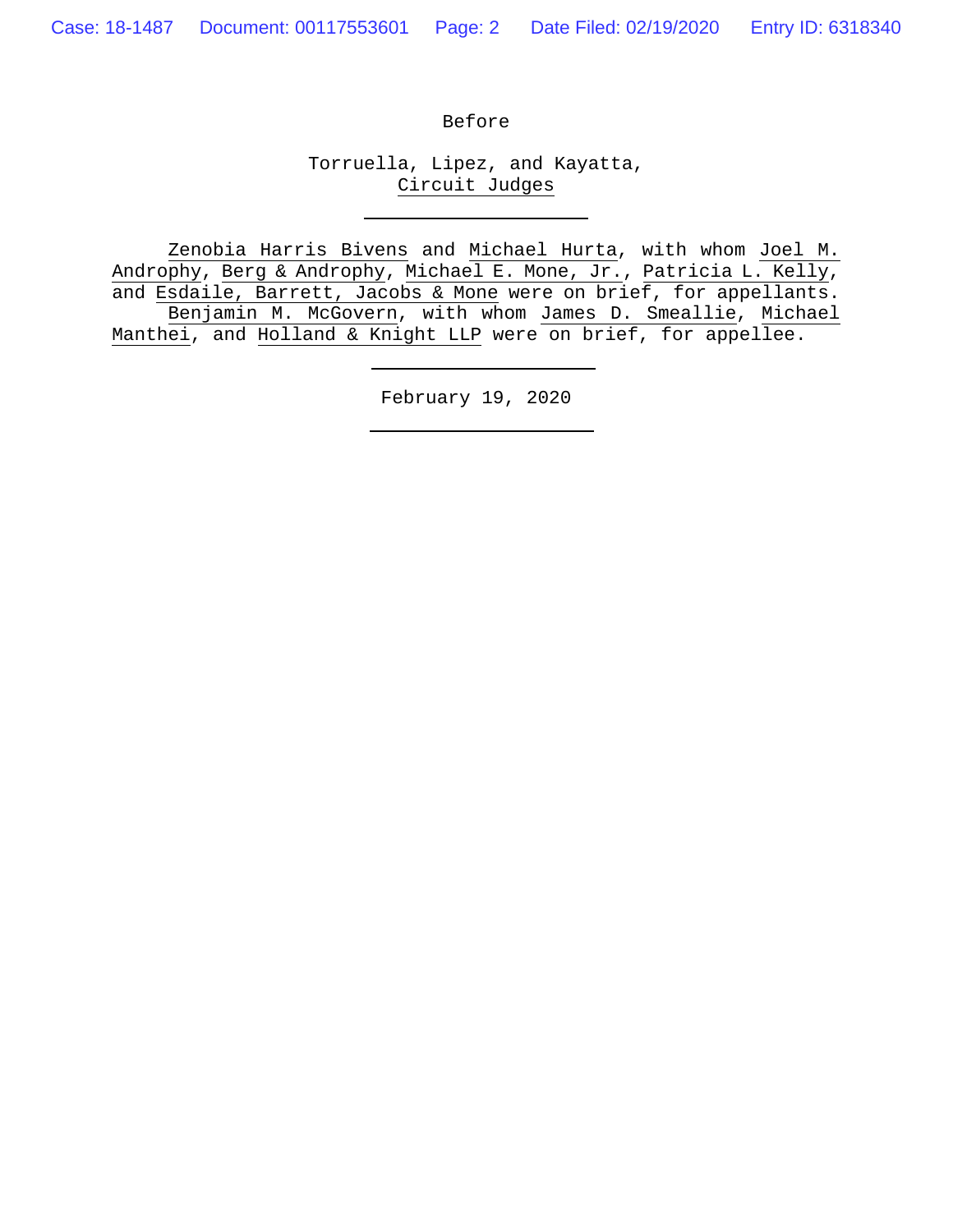**LIPEZ**, **Circuit Judge**. James Banigan and Richard Templin (collectively, "relators") brought this qui tam action under the False Claims Act ("FCA") and several of its state law equivalents alleging that PharMerica, Inc. ("PharMerica") defrauded the government by participating in a Medicaid scheme that rewarded it financially for incentivizing physicians to change patients' prescriptions to the drug manufacturer Organon's antidepressant medications. The district court dismissed the relators' FCA action under the public disclosure bar, which excludes from the subject matter jurisdiction of federal courts qui tam actions that are "based upon the public disclosure of allegations or transactions" in a civil "hearing," among other sources.31 U.S.C.  $$3730(e)(4)(A) (2006).<sup>1</sup>$ 

Although we share the district court's view that an earlier FCA action involving the same scheme triggers the public disclosure bar, we conclude, contrary to the district court, that Banigan falls within an exception to that bar as an "original

<sup>&</sup>lt;sup>1</sup> The public disclosure bar was jurisdictional in nature until the FCA was amended through the Patient Protection and Affordable Care Act of 2010 ("PPACA"). The PPACA amendments replaced the prior language of the provision, which provided that "no court shall have jurisdiction over an action" that is based on a prior public disclosure, 31 U.S.C. § 3730(e)(4)(A) (2006), with a mandate that courts "shall dismiss" such an action, see Patient Protection and Affordable Care Act, Pub. L. No. 111-148, 124 Stat. 119, at 901 (2010). The pre-PPACA version of the FCA applies here because the relators' original complaint was filed in 2007. Therefore, all citations to the FCA are to the 2006 edition of the statute.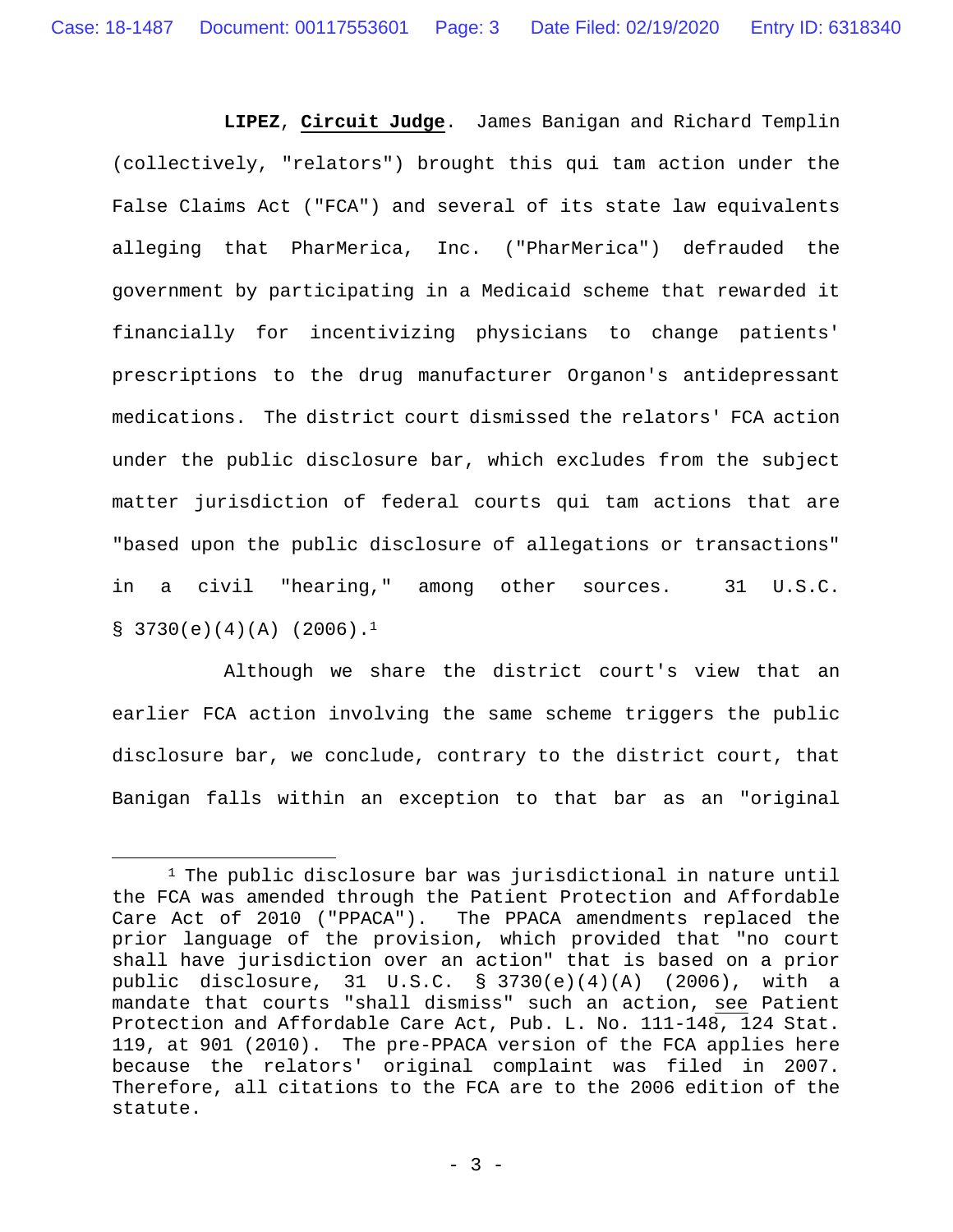source of the information." Id. We therefore reverse the district court's dismissal of the FCA action against PharMerica and remand for further proceedings.

**I.** 

## **A. Legal Background**

"The FCA prohibits the knowing submission of false or fraudulent claims to the United States." United States ex rel. Poteet v. Bahler Med., Inc., 619 F.3d 104, 107 (1st Cir. 2010) (citing 31 U.S.C. § 3729(a)). The relators' FCA claims are based on PharMerica's alleged violations of the Anti-Kickback Statute ("AKS"), which prohibits the solicitation or receipt of "any remuneration (including any kickback, bribe, or rebate)" in exchange for purchasing or ordering any good or item "for which payment may be made in whole or in part under a Federal health care program."  $42 \text{ U.S.C. }$  §  $1320a-7b(b)(1)(B)$ . The AKS was designed to prevent medical providers from making decisions based on improper financial incentives rather than medical necessity and to ensure that federal health care programs do not bear the costs of such decisions. See United States v. Patel, 778 F.3d 607, 612 (7th Cir. 2015). The AKS was amended in 2010 "to create an express link to the FCA," Guilfoile v. Shields, 913 F.3d 178, 189 (1st Cir. 2019), but the courts had already recognized that "liability under the False Claims Act can be predicated on a violation of the Anti-Kickback Statute." United States ex rel. Westmoreland v.

- 4 -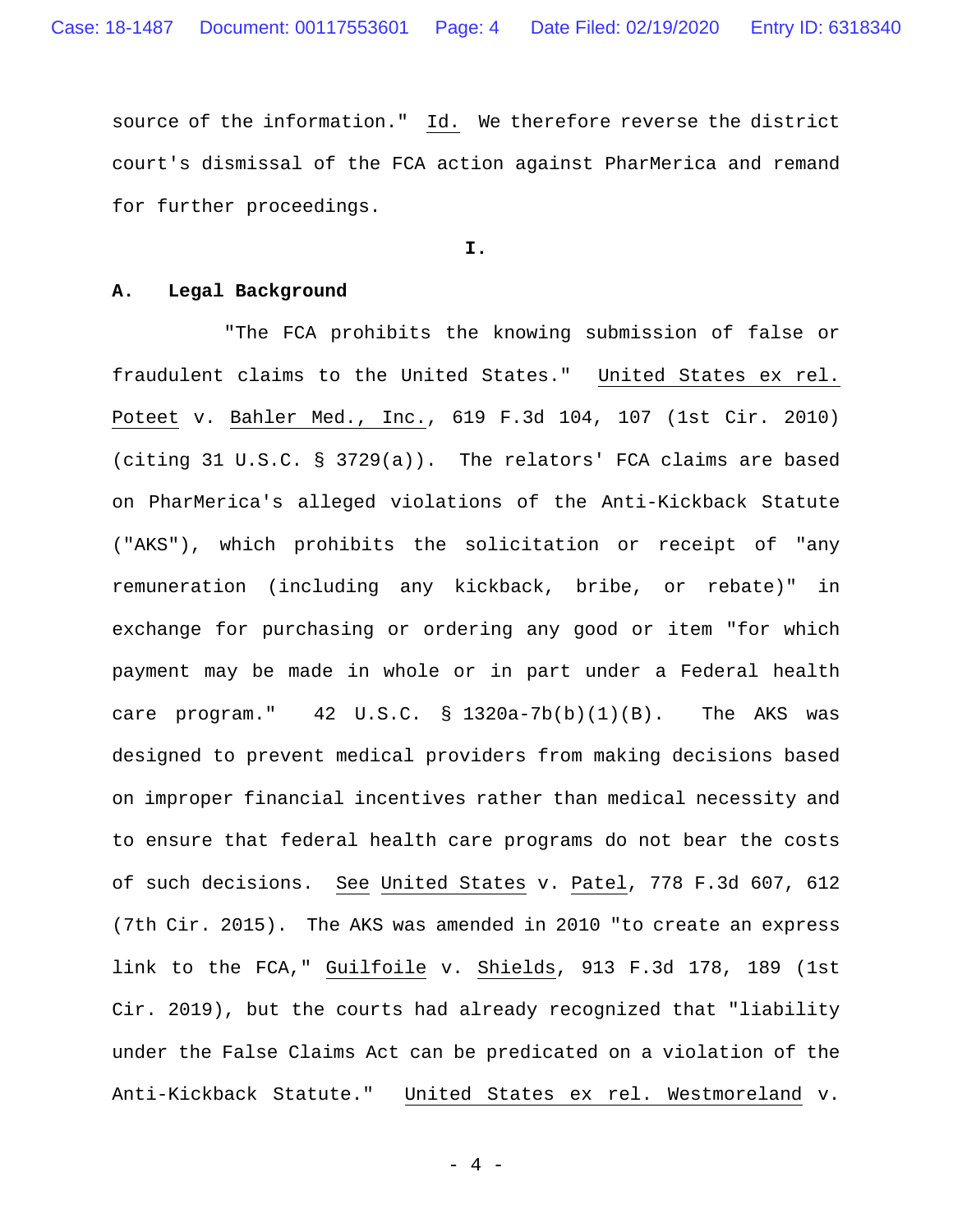Amgen, Inc., 812 F. Supp. 2d 39, 54 (D. Mass. 2011) (collecting cases).

When a relator brings a qui tam action on behalf of the government, the United States is entitled, but not required, to intervene and take over the prosecution of the case. 31 U.S.C. § 3730(b)(2). If the government declines to intervene, the relator has the right to proceed with the suit on the government's behalf. Id.  $\S$  3730(c)(3). Whether the government intervenes or not, the relator is usually entitled to receive a percentage of any settlement or any damages that are awarded. Id.  $\S$  3730(d)(1)-(2).

The public disclosure bar is designed to prevent opportunistic relators enticed by the financial incentives that the FCA provides "from bringing parasitic qui tam actions," see Poteet, 619 F.3d at 107, that is, suits that are "based upon the public disclosure of allegations or transactions in," as relevant here, a civil "hearing."<sup>2</sup> 31 U.S.C. § 3730(e)(4)(A). A lawsuit is "based upon" a prior public disclosure if the relator's allegations are "substantially similar to" the information already in the public domain. United States ex rel. Ondis v. City of Woonsocket, 587 F.3d 49, 58 (1st Cir. 2009). The statute includes

<sup>2 &</sup>quot;[A]s used in the statute, 'hearing' is synonymous with 'proceeding.'" Poteet, 619 F.3d at 113. "[A] disclosure in a civil complaint is a disclosure in a civil proceeding" and thus constitutes a public disclosure from a statutorily enumerated source. Id.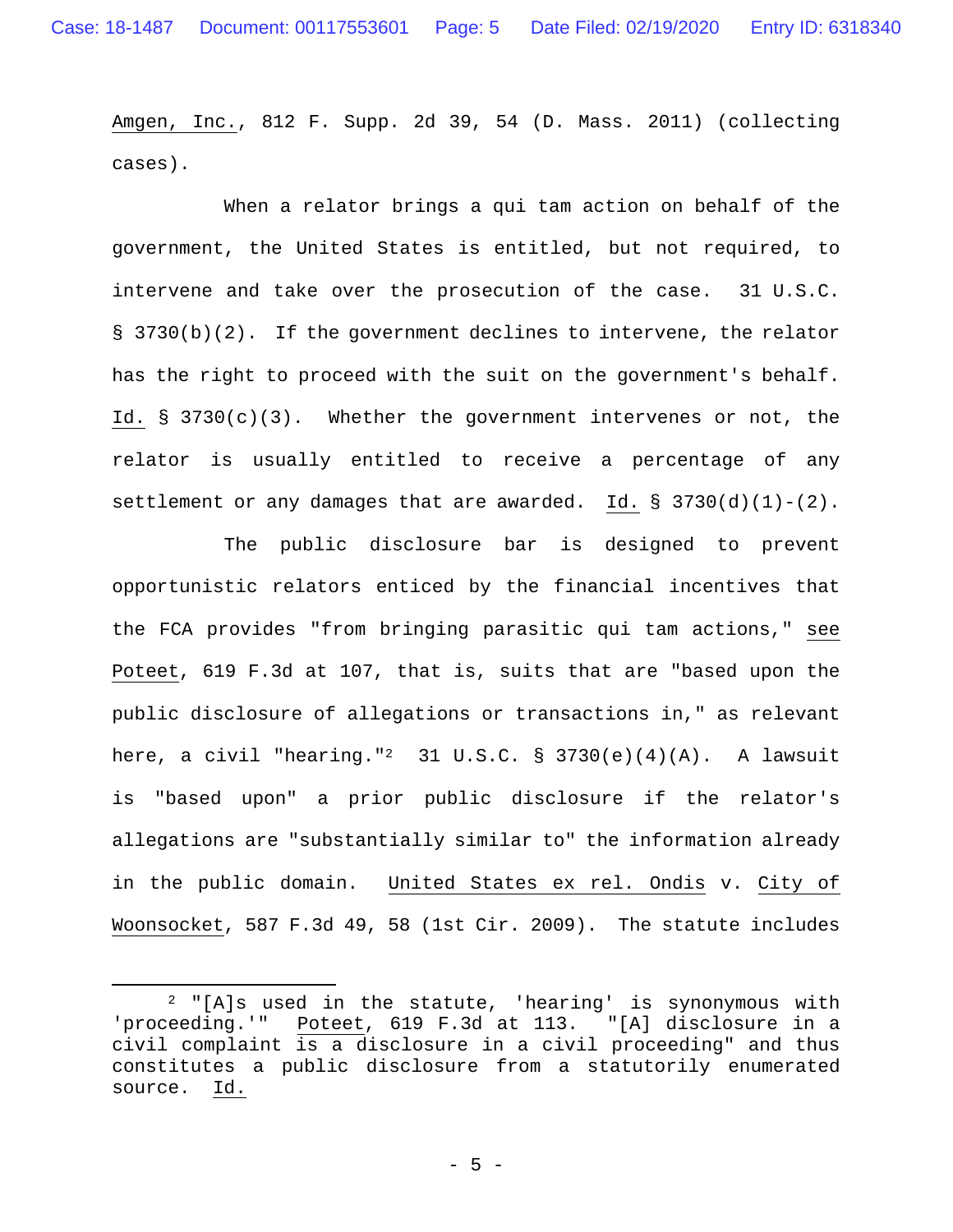an exception to the jurisdictional bar, however, when "the person bringing the action is an original source" who has "direct and independent knowledge of the information on which the allegations are based." Id.  $\S$  3730(e)(4)(A)-(B). Thus, the court retains jurisdiction over the qui tam action if the relator is an original source, even though the allegations are substantially similar to the information revealed in the prior public disclosure.

## **B. Factual Background**

 $\overline{a}$ 

## **1. Facts Alleged by Relators3**

PharMerica is one of the largest long-term care pharmacy companies in the United States, providing pharmacy supplies and services to nursing homes and other facilities. Most nursing homes contract with long-term care pharmacy companies like PharMerica which, in turn, contract with pharmaceutical companies<sup>4</sup> to purchase the medications that will be dispensed to nursing home residents.

<sup>3</sup> We draw these facts from the relators' third amended complaint and the exhibits that accompany it. See Rockwell Int'l Corp. v. United States, 549 U.S. 457, 473 (2007) (holding that the term "allegations" as used in § 3730(e)(4) "is not limited to the allegations in the original complaint" and "includes (at a minimum) the allegations in the original complaint as amended" (emphasis in original)); see also United States ex rel. Cunningham v. Millennium Labs. of Cal., Inc., 713 F.3d 662, 670-71 (1st Cir. 2013) (comparing allegations "in the original complaint and retained in the amended complaint" to prior public disclosure).

<sup>4</sup> The long-term care pharmacy companies also contract with larger long-term care buying groups or group purchasing organizations, which negotiate contracts on behalf of pharmaceutical companies.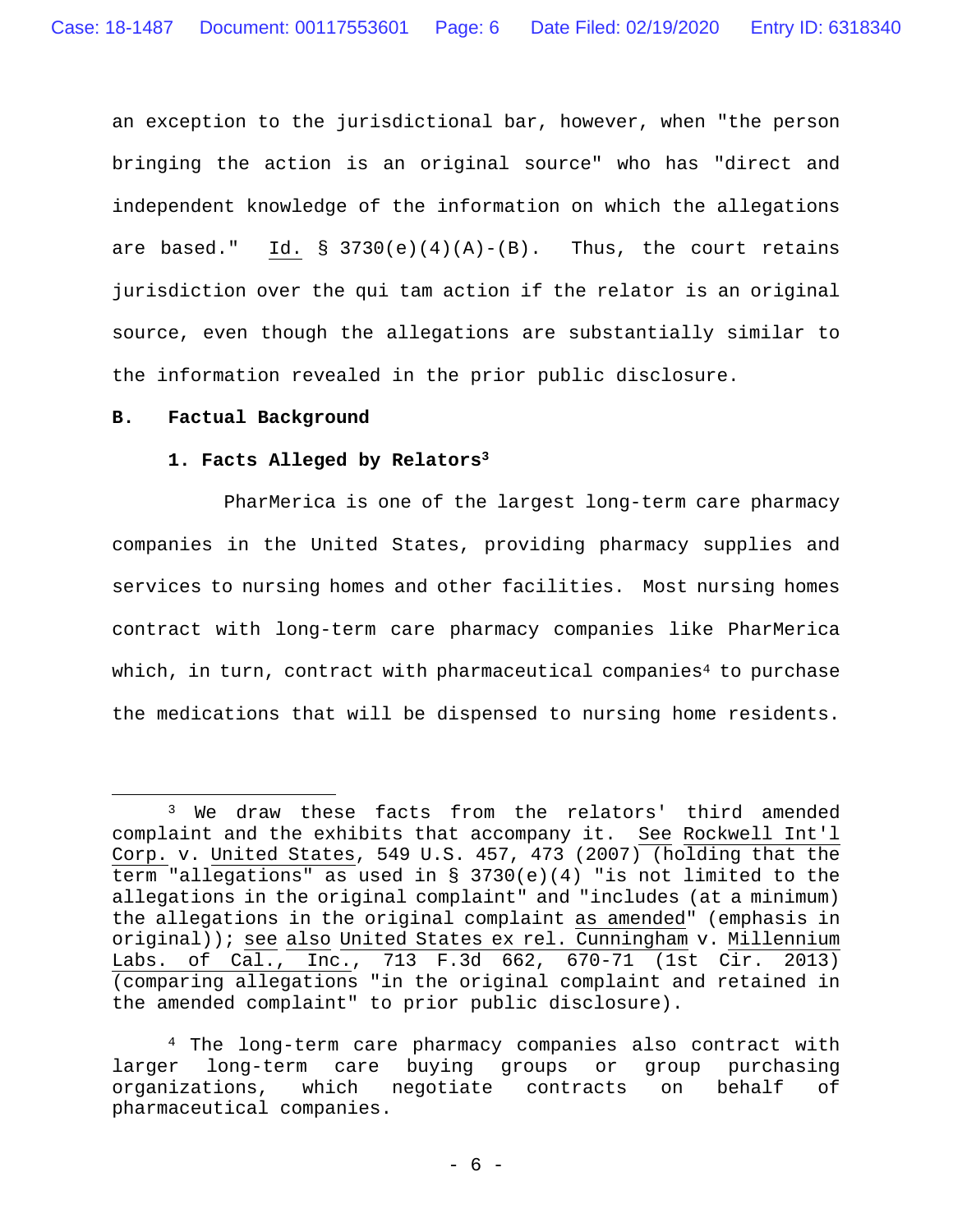Nursing homes also often have a dedicated physician who works closely with the in-house nurses and pharmacy staff to provide medical care to residents. This structure means that long-term care pharmacy companies and their pharmacists exert considerable influence over the choice of medications used in nursing homes.

The relators are both former employees of the pharmaceutical company Organon, which manufactures antidepressants called Remeron Tablet and Remeron SolTab. Remeron Tablet was patented, developed, and put on the market first. The patent for Remeron Tablet expired in 1998, and generic manufacturers were expected to enter the market in 2001. To stymie generic competition, Organon developed Remeron SolTab -- a disintegrating tablet that is a "variant" form of Remeron Tablet -- and launched it in 2001. Because Remeron SolTab was not considered "equivalent" to Remeron Tablet, generic competitors were unable to manufacture and market a similar product to Remeron SolTab.

For years, Organon offered only modest discounts of about 2% on its medications as incentives when contracting with long-term care pharmacy companies. The relators acknowledge that those incentives arguably fall within a limited exception to the AKS for fixed discounts given to group purchasing organizations. See 42 U.S.C. § 1320a-7b(b)(3)(C). Between 1999 and 2000, however, Organon began offering contract terms that included greater, nonexempt discounts on Remeron Tablet in an effort to increase its

- 7 -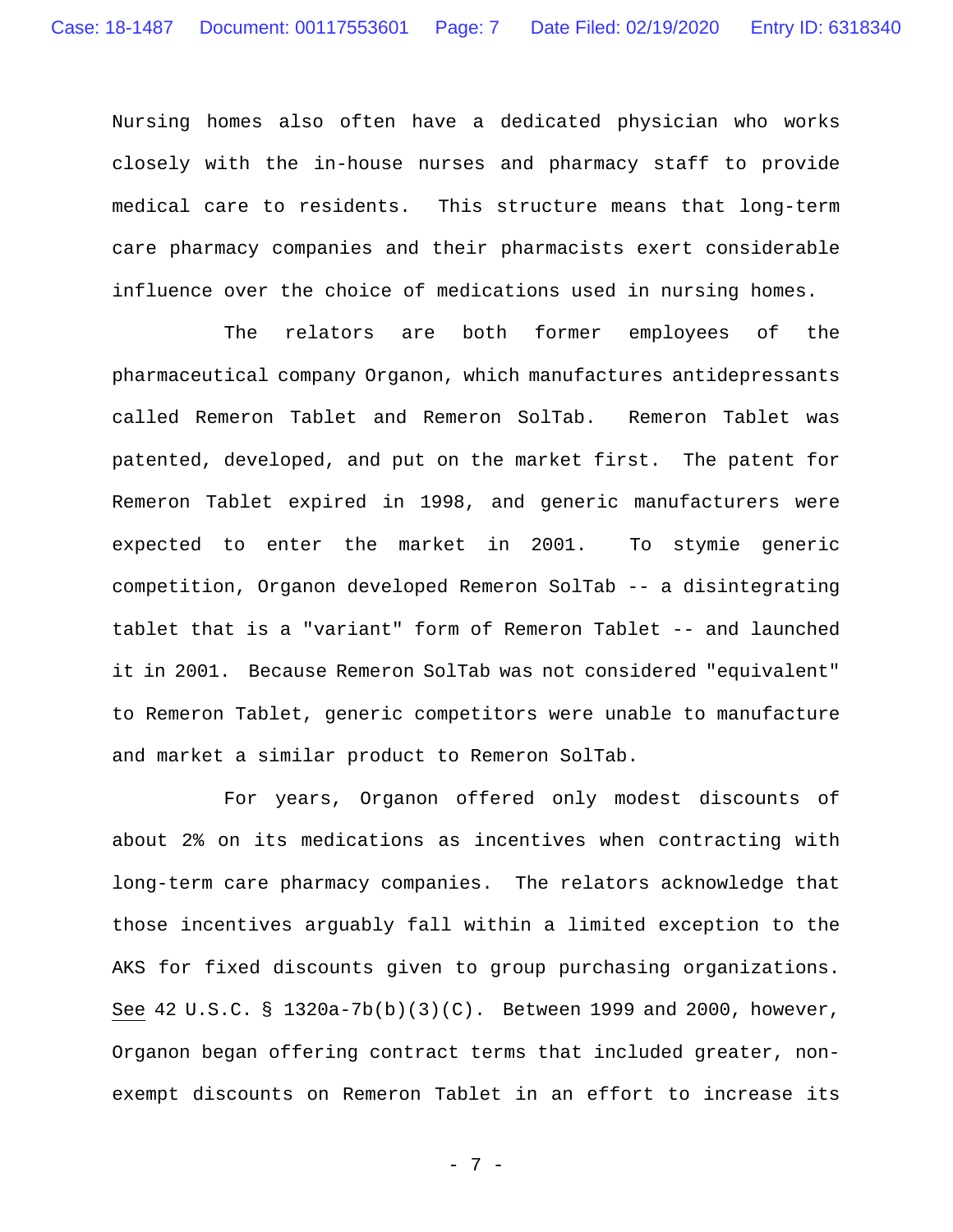market share. Those contracts included an 8% to 14.8% "ramp-up" discount for the first five months of the contract term, followed by a discount of anywhere between 8% and 15% that depended upon the market share held by Remeron Tablet (referred to as a marketshare discount). Those deals incentivized long-term care pharmacy companies to switch prescriptions from other drugs to Remeron Tablet, thereby boosting its market share and the discount awarded by Organon to the companies. Making that switch on the basis of profit potential rather than the "medical propriety" of a given drug, the relators allege, violates the AKS.

The switch from a medication prescribed by the patient's doctor to a medication preferred by the pharmacy is referred to as "therapeutic interchange," and it can be accomplished in several ways. The pharmacy can try to persuade physicians to write new prescriptions to move a patient to the preferred drug by touting its supposed advantages. Or the pharmacy can use a device called an "NDC lock," which sets up the pharmacy's computer system so that only the preferred drug may be dispensed by the pharmacist. When an NDC lock blocks a drug from being dispensed, the pharmacist must quickly obtain from the physician a new prescription for that patient for a preferred drug that is not blocked. Or the pharmacy can ask physicians to sign broader agreements that cede to the pharmacist "their authority to choose what drug will be prescribed within a particular class."

- 8 -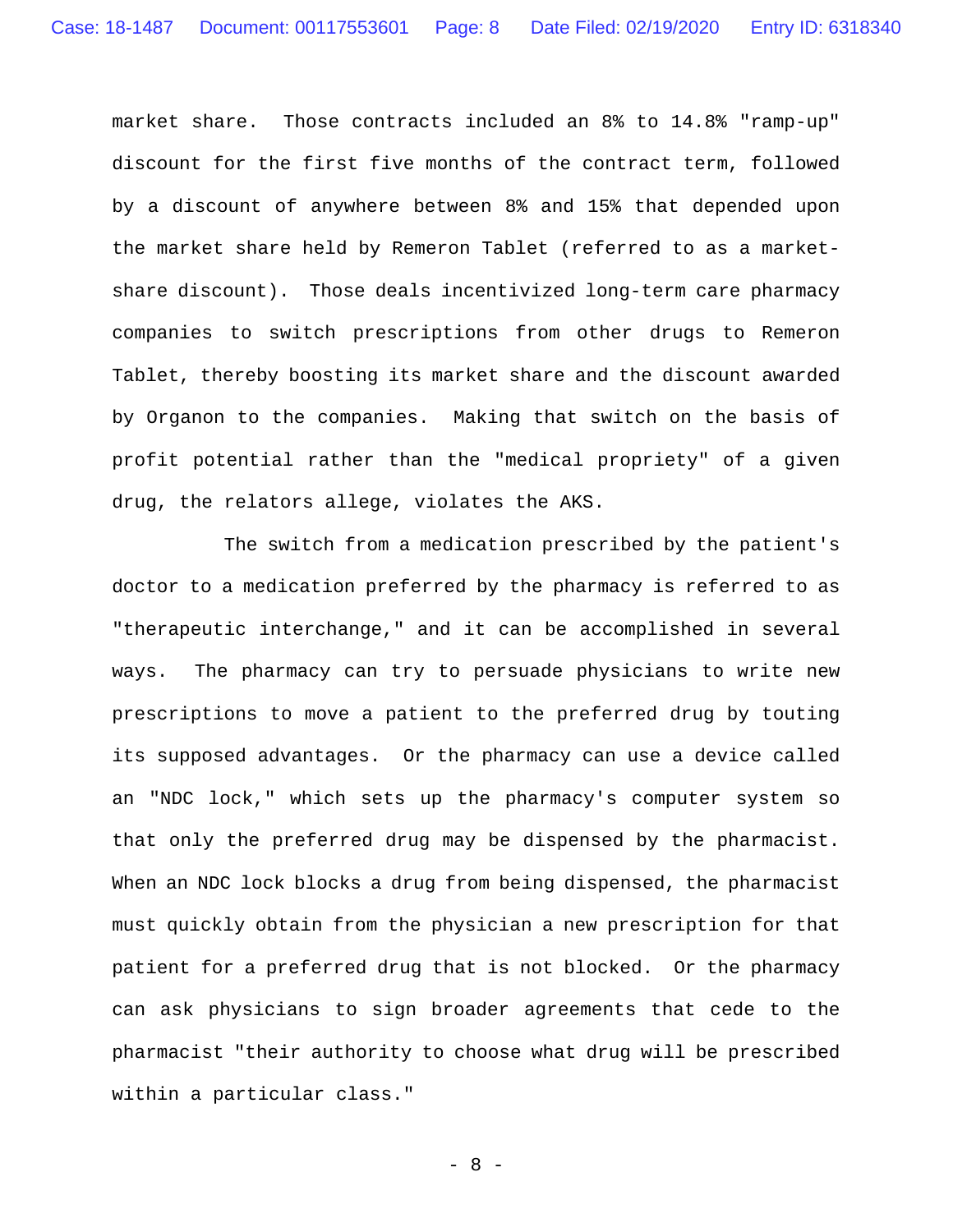PharMerica entered into a series of contracts with Organon, beginning in 1999 and lasting until 2005, that included incentives for PharMerica to purchase Remeron Tablet and Remeron SolTab and to engage in therapeutic interchange.The first iteration of the contract included only a "ramp-up" discount followed by a market-share discount. Then, in 2000, PharMerica agreed to implement a therapeutic interchange program. Its contract with Organon provided for a "ramp-up" discount, a market share discount, a "therapeutic interchange bonus" for switching prescriptions for other companies' antidepressants to Remeron Tablet or Remeron SolTab, and a "conversion rebate" for changing Remeron Tablet prescriptions to Remeron SolTab. Eventually, all of the discounts were changed to rebates.<sup>5</sup> Through several

<sup>5</sup> In 1999, many states determined the Medicaid reimbursement rate for medications based on the drug's "Average Wholesale Price" ("AWP"). See Grant Bagley et al., Accurate Drug Price Reporting: A Modest Proposal, 19 No. 11 Andrews Pharmaceutical Litig. Rep. 13 (Jan. 2004). "AWPs are published by private reporting services" and are "commonly understood as a 'sticker price' with little connection to market prices." Id. Thus, the AWP did not match the "actual acquisition cost," i.e., the amount a company actually paid, to purchase a medication from a drug manufacturer. Around 2001, states began changing their Medicaid reimbursement systems to calculate reimbursement based upon the actual acquisition cost rather than AWP.Under that system, companies must often submit their purchase invoices to receive reimbursement.Because discounts are reflected in purchase invoices, long-term care pharmacy companies could not hide those financial incentives when seeking Medicaid reimbursement.The change, therefore, prompted Organon to start offering rebates -- which are not reflected in purchase invoices because they are "calculated only after the fact" -- instead of discounts.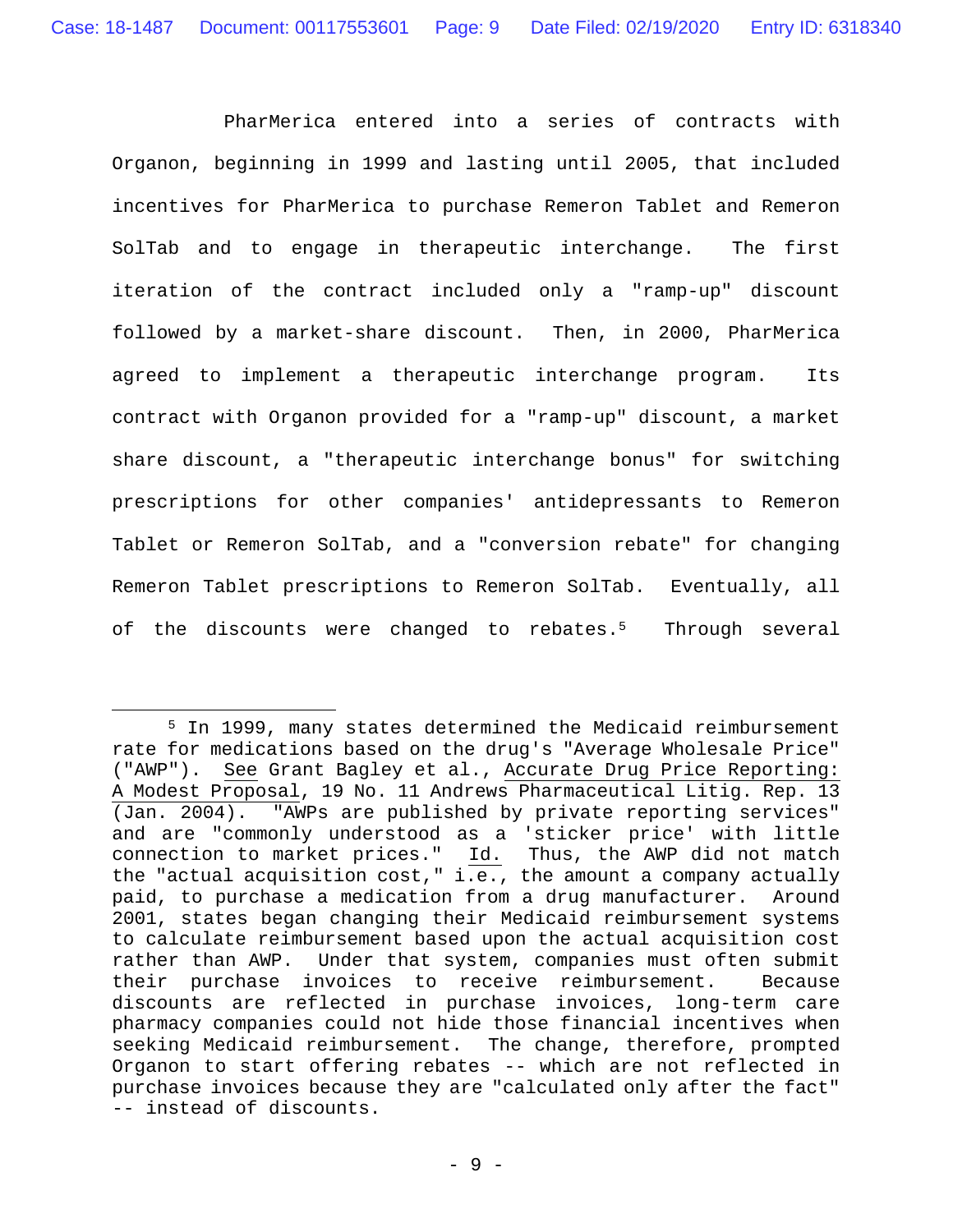contract amendments, Organon continued to provide ramp-up rebates, market-share rebates, conversion rebates, and therapeutic interchange bonuses to PharMerica in various forms until the end of 2005.

Two executives at Organon, Carroll McKenna and John Maddox, were primarily responsible for coordinating Organon's contracts with long-term care pharmacy companies. Together they devised the business plan that included the discounts and rebates described above. The relators' complaint refers to McKenna and Maddox's plan to influence long-term care pharmacy companies to obtain prescriptions for Remeron Tablet and Remeron SolTab based on those financial incentives, rather than medical necessity, as the "Medicaid scheme." Between 1999 and 2005, Banigan was a member of the leadership team within the same department as McKenna and Maddox, but he was not involved with sales or contract negotiations with long-term care pharmacy companies.

Nevertheless, word of the Medicaid scheme made its way to Banigan. In the middle of 2000, Banigan was among the recipients of an email from Maddox with the subject line "Cost of Antidepressants in Nursing Homes," in which Maddox first proposed marketing Organon's antidepressants to long-term care pharmacy companies by highlighting the potential for those companies to profit if they switched patients to Organon's medications. At that time, Medicaid reimbursement was based on AWP, which could be

- 10 -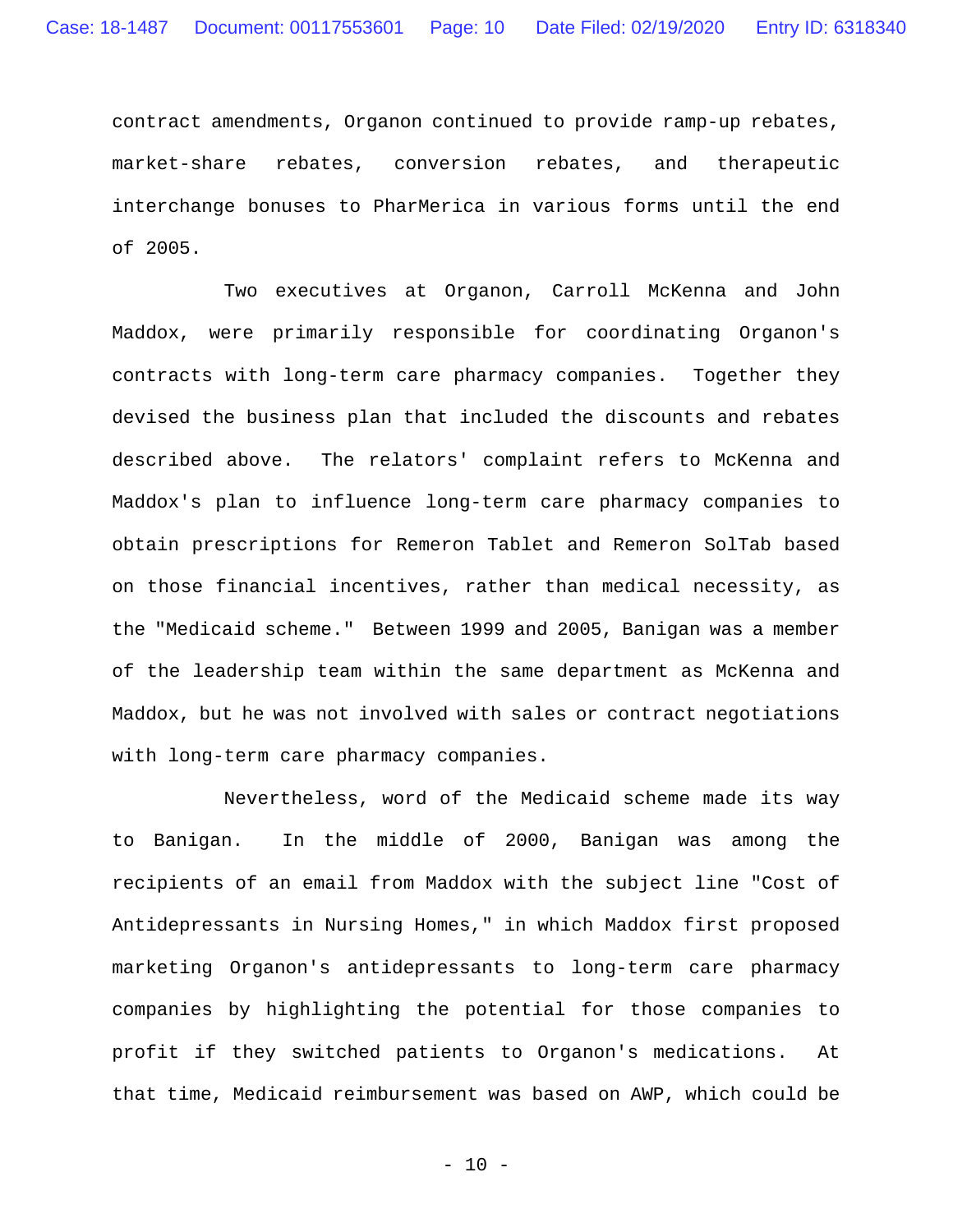higher than the amount the company actually paid. The discounted prices that Organon offered to long-term care pharmacies lowered their acquisition cost. If the AWP was higher than that acquisition cost, the companies would profit from the Medicaid reimbursement.

In his email, Maddox explained that this "spread" between the AWP and the discounted price long-term care pharmacy companies paid for Organon's antidepressants was "an advantage" for Organon "that many pharmacists are not looking at."A year and a half later, in late 2001, Maddox emailed Banigan and another Organon employee asking for their input about a proposal to develop two contracts -- one version that provided only an "upfront discount" and the other a "minimal" upfront discount followed by rebates -- to use in different states depending upon how they calculated Medicaid reimbursement. This proposal appears to mark the beginning of the transition from discounts to rebates in Organon's contracts**,** as described above. See supra note 5.

Organon underwent some changes in management in 2003, and concern about job stability percolated through the leadership ranks. Against that backdrop, both McKenna and Maddox approached Banigan in late 2003 and talked with him about the Medicaid scheme. Banigan first spoke with McKenna, who told him about "marketing materials and other communications" that were used to inform "customers how to maximize their profits by influencing providers

- 11 -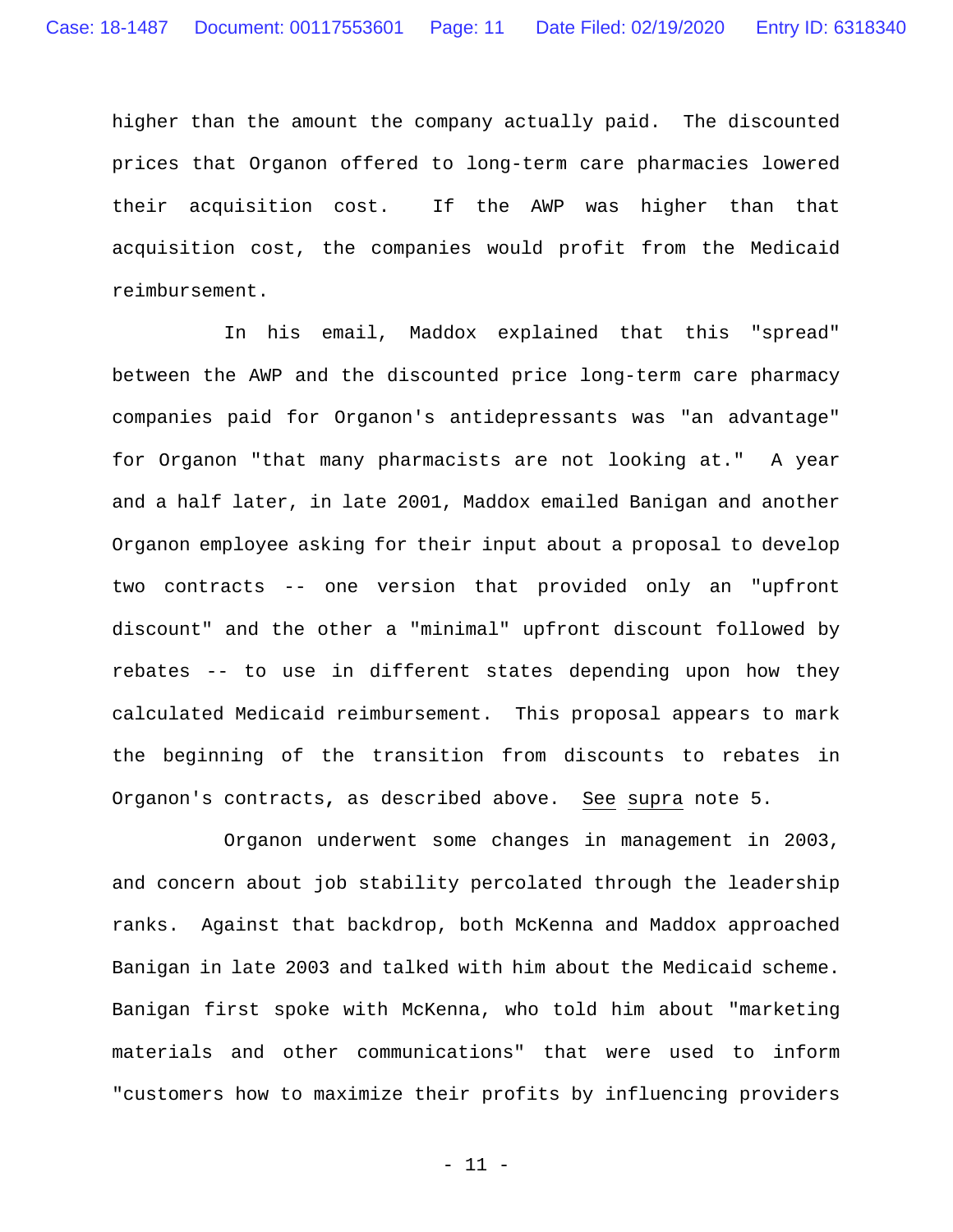to prescribe Remeron." McKenna also "explained that the Marketing Department conspired with [the] sales team to market Remeron almost purely based on profit potential." He told Banigan that he considered this information to be his "insurance policy" that he could use against Organon if the company tried to force him out. The following day, Banigan had a similar conversation with Maddox, who also told Banigan about the marketing materials.

Several years went by before Banigan heard anything else about the Medicaid scheme. In 2006, Banigan transferred to a different position in a different department within Organon, and Templin was hired for a job in Banigan's former department. Like Banigan, Templin soon heard about the existence of the scheme from one of its creators. Maddox "divulged" to Templin "the existence of a 'non-compliant' program that provided him with a 'get-outof-jail-free card with Organon.'" After his conversation with Maddox, Templin decided to investigate on his own what Maddox told him. Over the next few months, Templin "learned that the program [developed by Maddox and McKenna] centered on marketing the 'opportunity to profit' in the long-term care market," a fact which McKenna later confirmed in a conversation with Templin.

With this information in hand, Templin sought Banigan out in April 2007 to see if he knew about the scheme. Banigan confirmed that he did and, after speaking with Templin, decided to conduct his own investigation to see if he could turn up copies of

- 12 -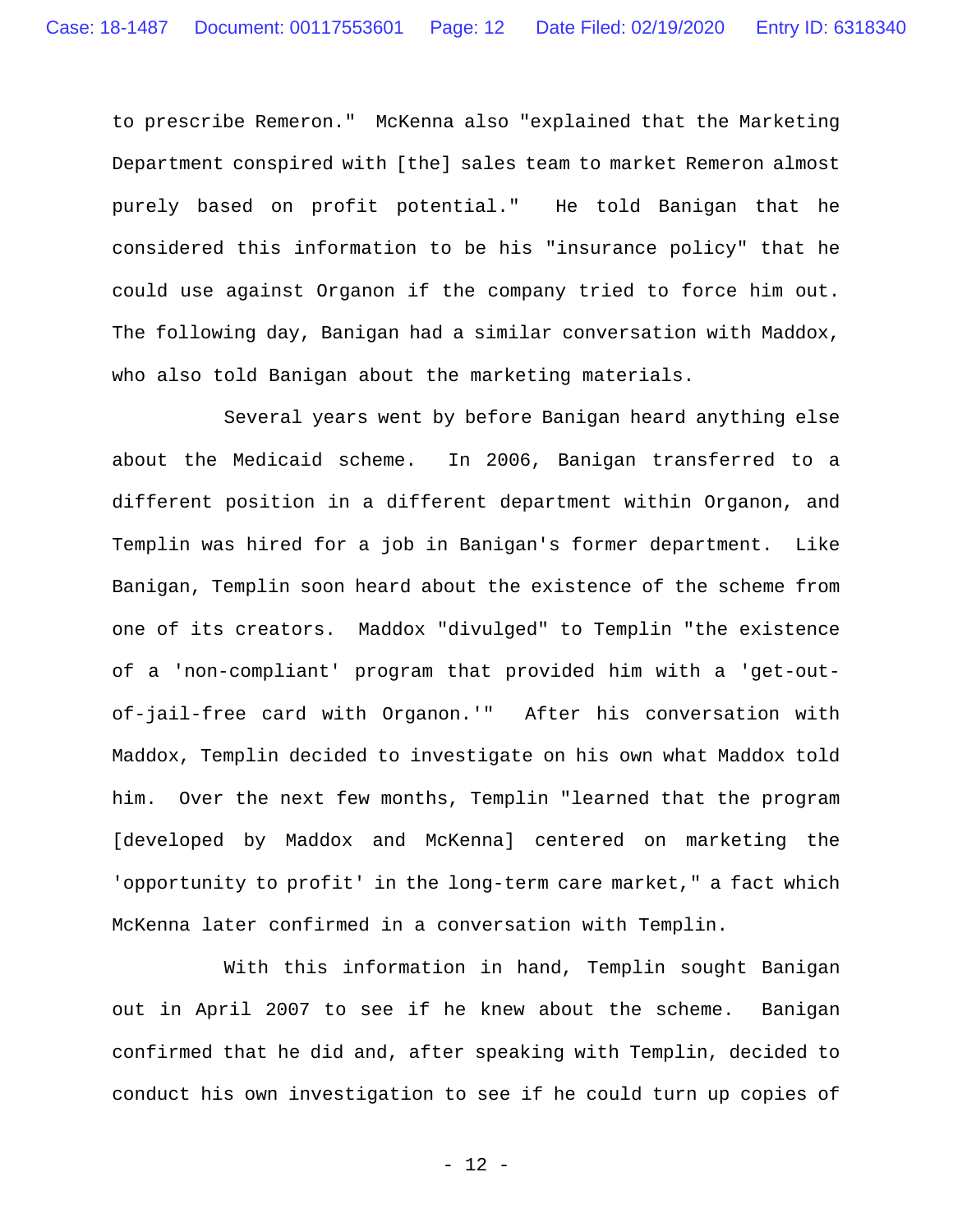the marketing materials that McKenna and Maddox had described to him. Banigan eventually obtained original copies of the marketing materials from a former Remeron brand director who had kept the materials at his home. The materials confirmed "how blatantly Organon had promoted the 'opportunity to profit'" with incentives and kickbacks. Seeking further confirmation, Templin and Banigan then located the contracts between Organon and its largest longterm care pharmacy customers, "and found that the contracts' terms evidenced the same types of incentives reflected in the promotional materials."

The relators' complaint alleges that, despite this pervasive Medicaid scheme, PharMerica falsely certified its compliance with state and federal laws applicable to the Medicaid program, including the AKS, each time it submitted a claim for reimbursement for Remeron Tablet and Remeron SolTab.

## **2. Earlier Qui Tam Action Against PharMerica**

In late 2002, William St. John LaCorte, M.D., filed a qui tam action under the FCA against PharMerica and its parent company in federal district court in Louisiana. Compl. at 1, United States ex rel. LaCorte v. AmerisourceBergen Corp., No. 02- 3168 (E.D. La. Oct. 18, 2002), 2002 WL 32943919 (hereinafter "Amerisource"). A doctor who treated patients in hospitals and nursing homes in and around New Orleans, LaCorte alleged that PharMerica entered into contracts with pharmaceutical

- 13 -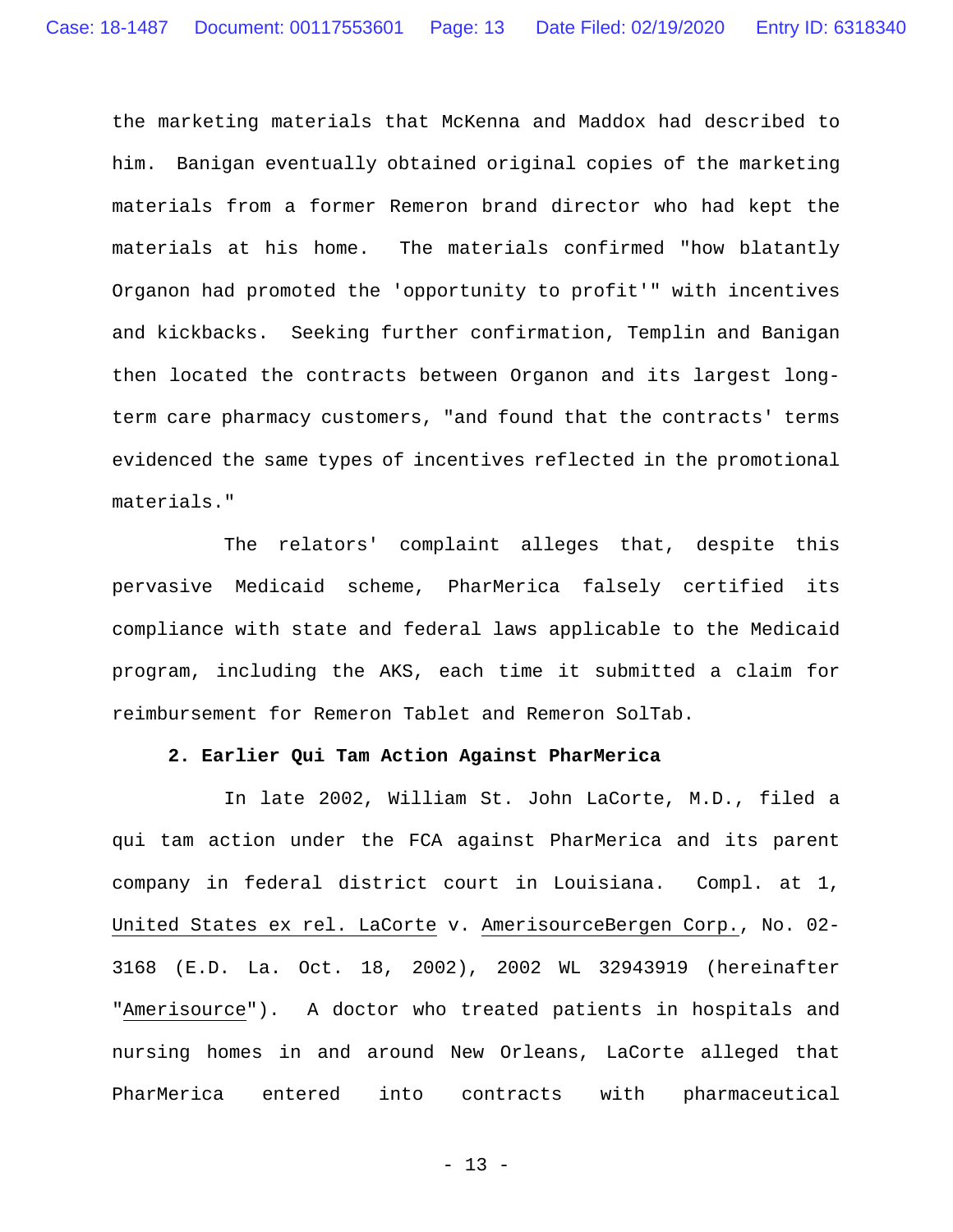manufacturers under which PharMerica received "financial inducements in the form of discounts, remuneration, rebates, or kickbacks" in exchange for using its "Select Formulary"6 to boost the market share of the manufacturers' drugs by substituting them for the drugs prescribed by patients' physicians.

LaCorte's FCA claims were premised on violations of multiple state and federal statutes, including the AKS. Like Banigan and Templin, LaCorte alleged that participants in Medicaid programs must certify compliance with the requirements of state and federal law for the services they provide when they seek reimbursement for those services.LaCorte alleged that PharMerica violated the AKS by accepting "illegal remuneration and kickbacks" and then caused hospitals and nursing homes where it operated to submit false claims for reimbursement by concealing its noncompliance with the AKS and other state and federal laws.

The Amerisource complaint provides a non-exhaustive list of PharMerica's preferred drugs, including "Remeron."7 Remeron SolTab is identified as a preferred drug in a copy of PharMerica's Select Formulary from 2003, which is attached as an exhibit to both the first and second amended complaints. LaCorte alleged

<u>.</u>

<sup>6</sup> The Select Formulary is PharMerica's list of preferred drugs.

<sup>7</sup> The parties to this appeal use "Remeron" and "Remeron Tablet" interchangeably.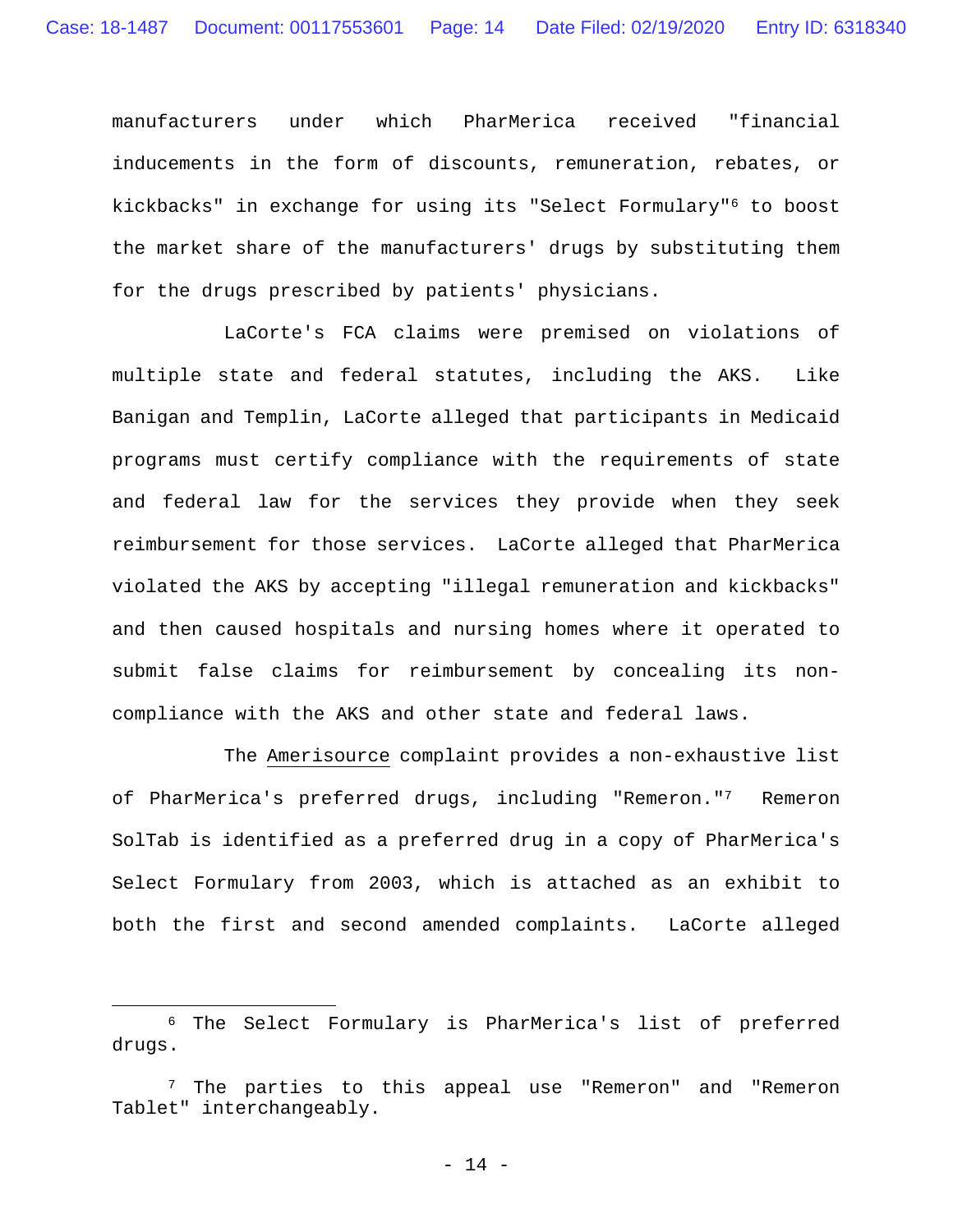that PharMerica caused physicians' prescriptions to be changed to Select Formulary drugs by either making the change without a physician's knowledge or consent or by obtaining the physician's consent by providing the physician with information that misrepresented the "preferred" drug's safety, effectiveness, and cost savings.The case ultimately settled and was dismissed by stipulation of the parties in 2008.

#### **C. Procedural Background**

 $\overline{a}$ 

On September 13, 2007, Banigan and Templin filed their qui tam action under seal against Organon, PharMerica, and other companies involved in the fraudulent scheme that they had discovered. After the submission of two amended complaints, the United States notified the court that it declined to intervene and the case was unsealed shortly thereafter. The relators then filed a third amended complaint. In 2011, PharMerica and the other defendants each sought dismissal of the claims against them. The district court resolved PharMerica's motion to dismiss in two separate orders, the first in June 2012 ("2012 Order") and the second in April 2018 ("2018 Order").

In the 2012 Order, the district court dismissed the relators' federal FCA claims against PharMerica under the public disclosure bar based on the Amerisource lawsuit.8 The district

<sup>&</sup>lt;sup>8</sup> In addition to the public disclosure bar, the district court's 2012 Order relied on the first-to-file bar, which precludes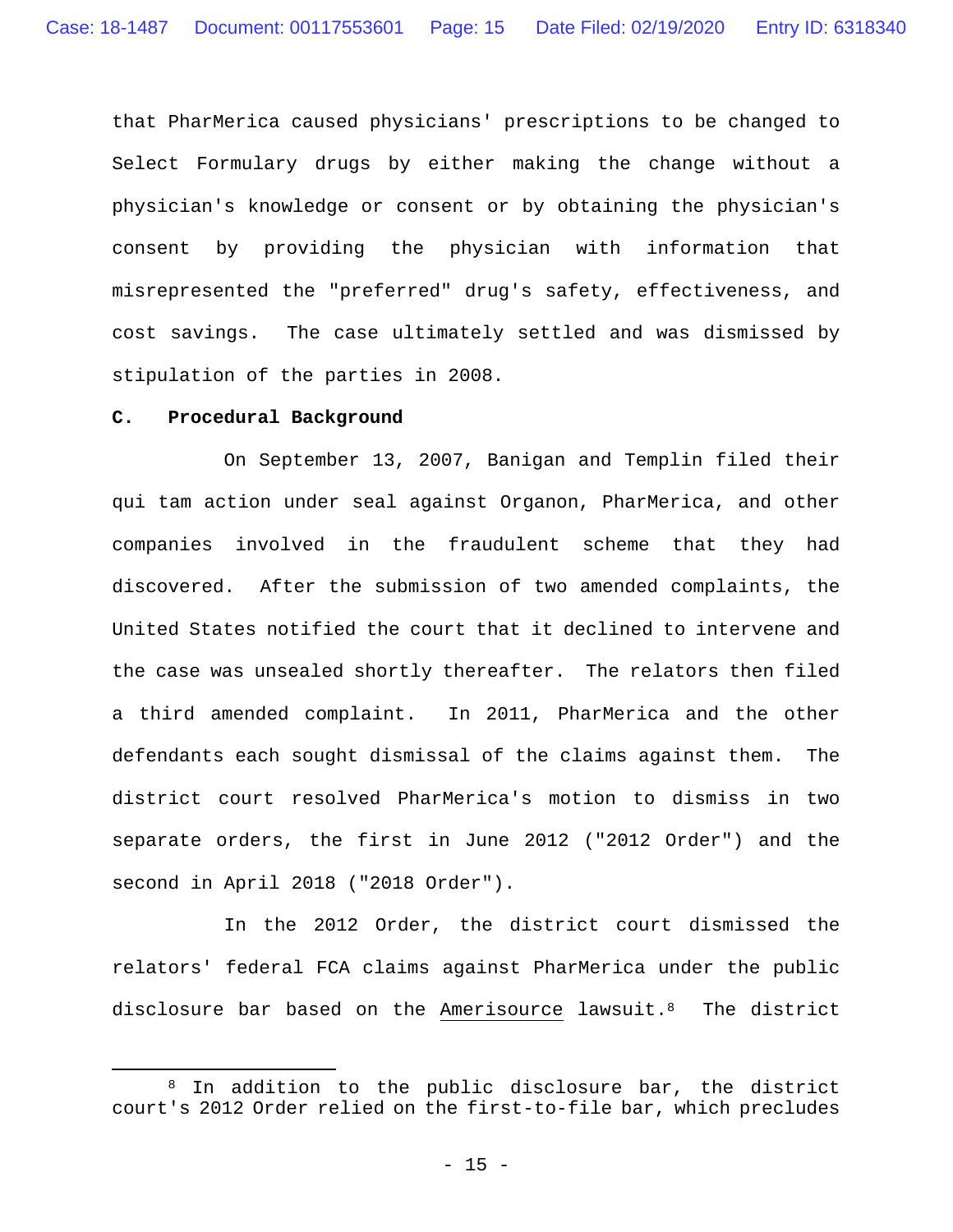court also dismissed the relators' state FCA claims that were brought under statutes that mirror the FCA but declined to dismiss the other state FCA claims pending further briefing from the parties.

After the relators filed a motion to reconsider, the district court deferred decision on that motion, and on PharMerica's motion to dismiss the remaining state law claims, until the relators' remaining federal FCA claims against other defendants were resolved. Between 2014 and 2017, the relators reached settlements with the other defendants.9 In 2017, after those defendants had been dismissed, the district court permitted supplemental briefing on the relators' motion for reconsideration.

a relator's suit if there is already a separate, pending lawsuit that involves related claims. See 31 U.S.C. § 3730(b)(5). In 2015, however, the Supreme Court clarified that "an earlier suit bars a later suit while the earlier suit remains undecided but ceases to bar the suit once it is dismissed." Kellogg Brown & Root Servs., Inc. v. United States ex rel. Carter, 575 U.S. 650, 135 S. Ct. 1970, 1978 (2015). Therefore, as the district court later noted in its 2018 Order, Amerisource ceased to bar the relators' qui tam action under the first-to-file bar after the case was dismissed in 2008.

<sup>9</sup> The relators first entered into a settlement agreement with Azko Nobel and the "Organon Defendants" -- Organon USA Inc., Merck & Co., Inc., Schering Plough Corp., Organon Pharmaceuticals USA, Inc., Organon Biosciences N.V., and Organon International, Inc. -- and the district court dismissed those defendants on October 27, 2014.Almost three years later, the relators settled with Omnicare, Inc., and the district court dismissed it as a defendant on May 26, 2017.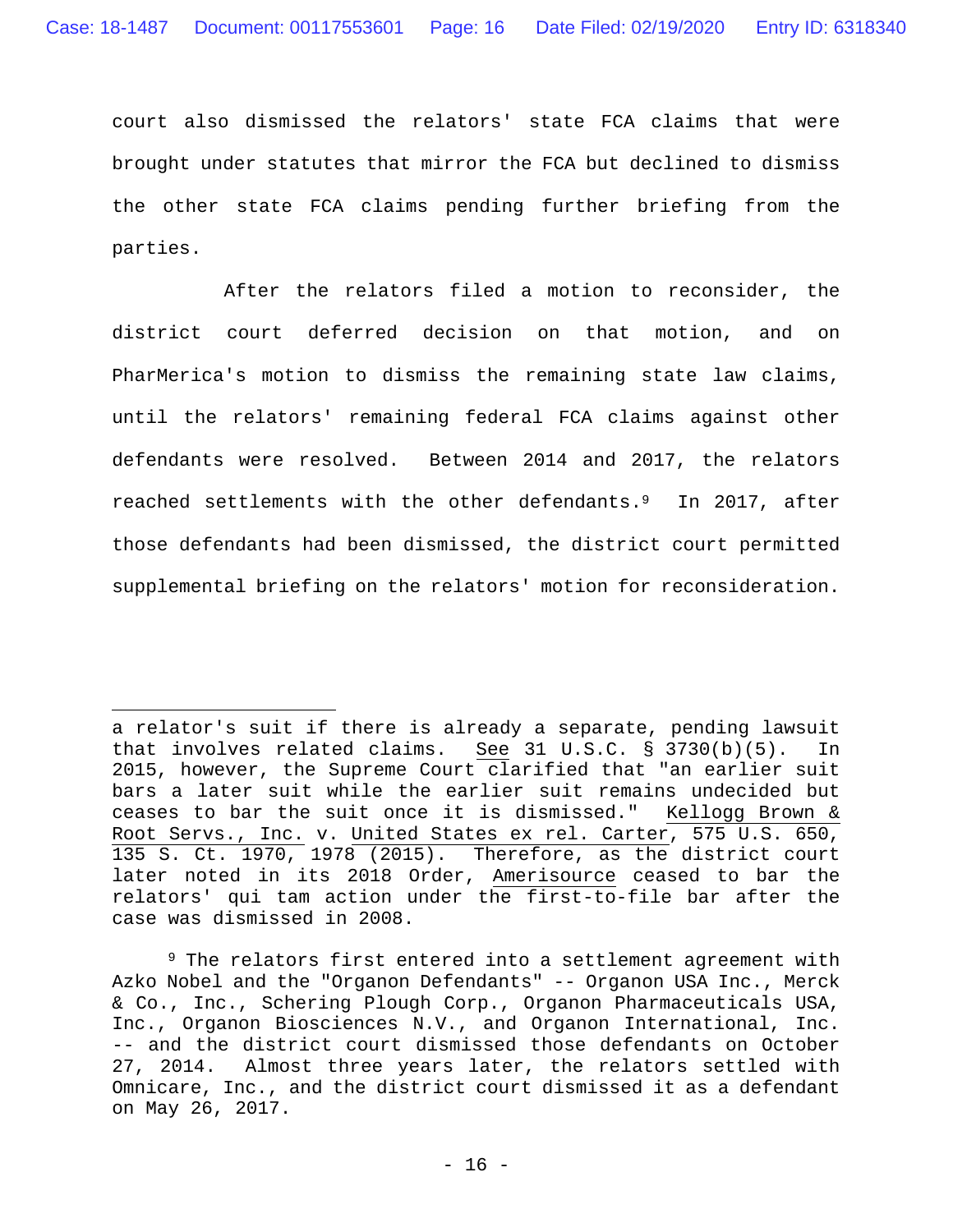The relators sought reconsideration on multiple grounds, including the original source exception.

In its 2018 Order, the district court denied the relators' motion for reconsideration of the 2012 Order and granted PharMerica's motion to dismiss the remaining state law claims. The district court concluded that neither Banigan nor Templin qualified as an "original source" because neither had direct knowledge of the information underlying their allegations. This timely appeal followed.

#### **II.**

The relators argue that the public disclosure bar does not apply to their claims and, alternatively, that they fall within the original source exception. We review a district court's dismissal for lack of subject matter jurisdiction de novo. United States ex rel. Cunningham v. Millennium Labs. of Cal., Inc., 713 F.3d 662, 669 (1st Cir. 2013).

## **A. Public Disclosure Bar**

The public disclosure bar applies when (1) "there has been a prior, public disclosure of fraud," (2) "that prior disclosure of fraud emanated from a source specified in the statute's public disclosure provision," and (3) "the relator's qui tam action is 'based upon' that prior disclosure of fraud." Poteet, 619 F.3d at 109. The relators focus on the third

- 17 -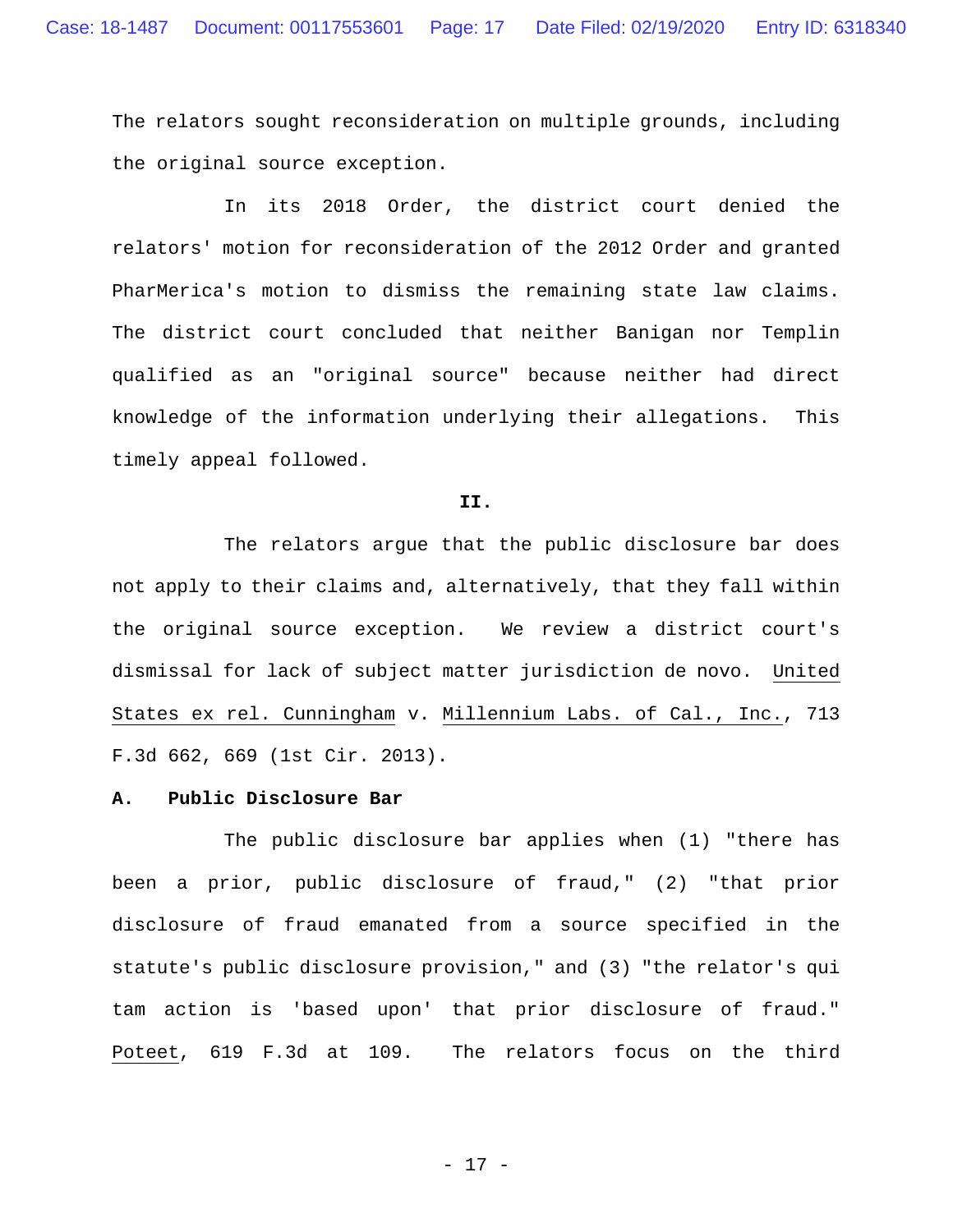requirement, arguing that their qui tam action is not "based upon" the Amerisource litigation.10

"[T]he 'based upon' requirement is satisfied when the relator's allegations are substantially similar to allegations or transactions already in the public domain at the time he brings his qui tam action."11 Ondis, 587 F.3d at 58. Thus, if the relators' allegations "ultimately target[] the same fraudulent scheme" that was previously disclosed, "[t]hat is enough to trigger the public disclosure bar." Poteet, 619 F.3d at 115. Consequently, "a complaint that targets a scheme previously

<sup>&</sup>lt;sup>10</sup> The relators assert in passing that they dispute the district court's finding that there was a prior, public disclosure of fraud sufficient to satisfy the first requirement, but they do not develop that argument further or otherwise support it. The argument is therefore waived. See United States v. Zannino, 895 F.2d 1, 17 (1st Cir. 1990)("[I]ssues adverted to in a perfunctory manner, unaccompanied by some effort at developed argumentation, are deemed waived."). In any event, the argument has no merit - the prior disclosures at issue were made in "a civil complaint filed in court," which "qualifies as a public disclosure." Poteet, 619 F.3d at 111.

<sup>11</sup> Although our definition of "based upon" as "substantially similar to" is not readily reconcilable with the statutory language of the public disclosure bar, it best "comports with the overall structure and purpose of the FCA." Ondis, 587 F.3d at 58. As we explained in Ondis, if we interpreted the public disclosure bar to require that a relator's allegations actually be derived from a public disclosure, "the relator's knowledge never could be independent of that disclosure" and he could never be an original source. Id. (emphasis in original). Such an interpretation would "read the 'original source' exception out of the statute," contravening the "canon of statutory construction that requires courts, whenever possible, to give meaning to every word and phrase contained in the text of a statute." Id.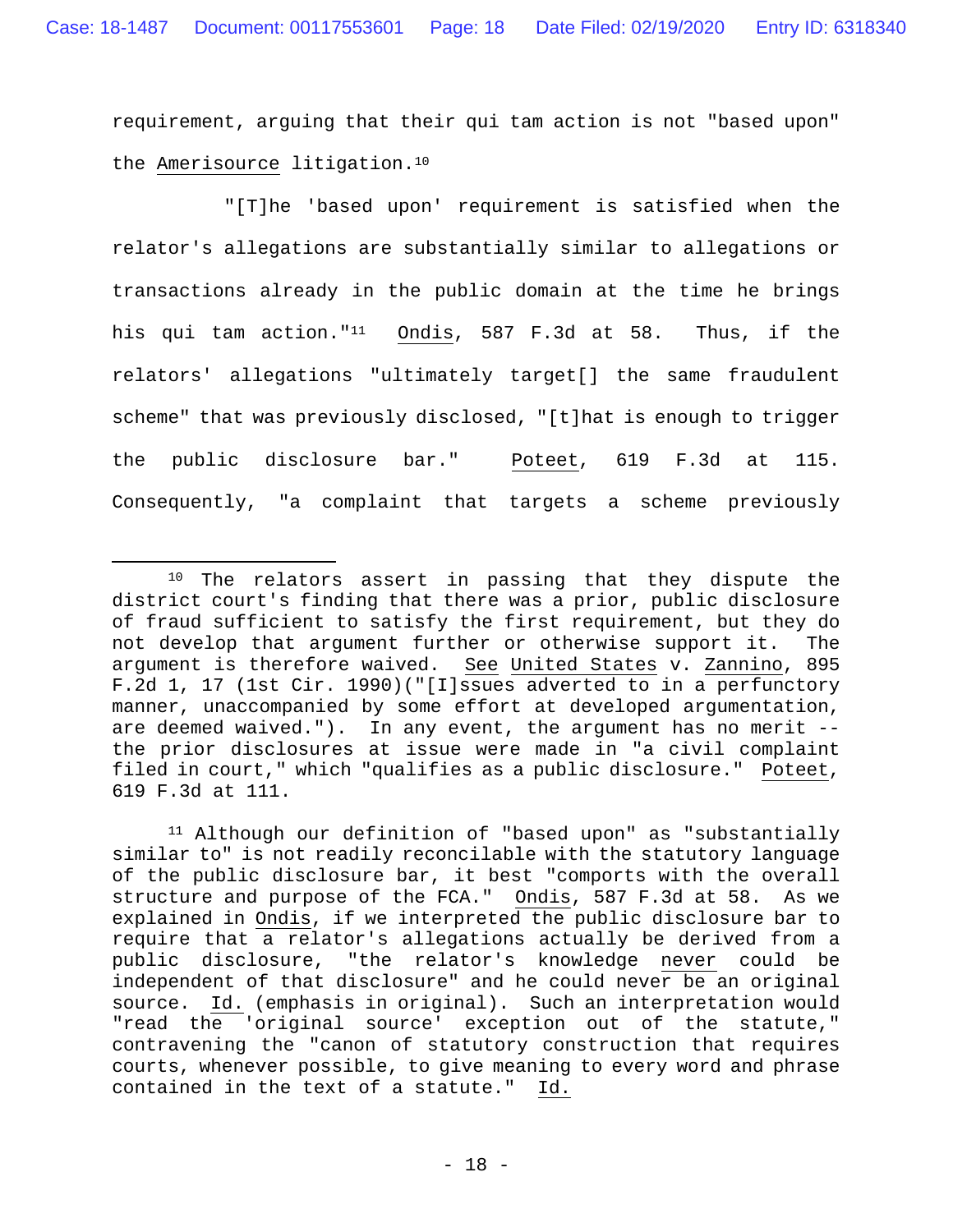revealed through public disclosures is barred even if it offers greater detail about the underlying conduct." United States ex rel. Winkelman v. CVS Caremark Corp., 827 F.3d 201, 210 (1st Cir. 2016).

To distance the allegations raised in their complaint from the allegations disclosed in Amerisource, the relators argue that they describe "two distinct schemes" -- the "switching scheme" and the "conversion scheme" -- while the Amerisource relator, "at best," alleged facts related only to the switching scheme.<sup>12</sup> Under the relators' framework, the switching scheme includes PharMerica's acceptance of discounts, rebates, and other financial inducements specifically for switching patients' prescriptions from competitor manufacturers' drugs to Remeron Tablet. The conversion scheme, they assert, encompasses PharMerica's acceptance of those same financial inducements to "convert" prescriptions for one Organon drug, Remeron Tablet, to another, Remeron SolTab.

We are not persuaded that the relators' complaint describes two schemes. Indeed, the complaint itself refers to the fraudulent conduct as a single "Medicaid scheme." Though PharMerica's contracts with Organon applied different labels to

1

<sup>12</sup> At oral argument, counsel for the relators referred to a single scheme with two components rather than two separate schemes. Discerning no meaningful difference between the two formulations, we adopt the nomenclature set forth in the relators' brief.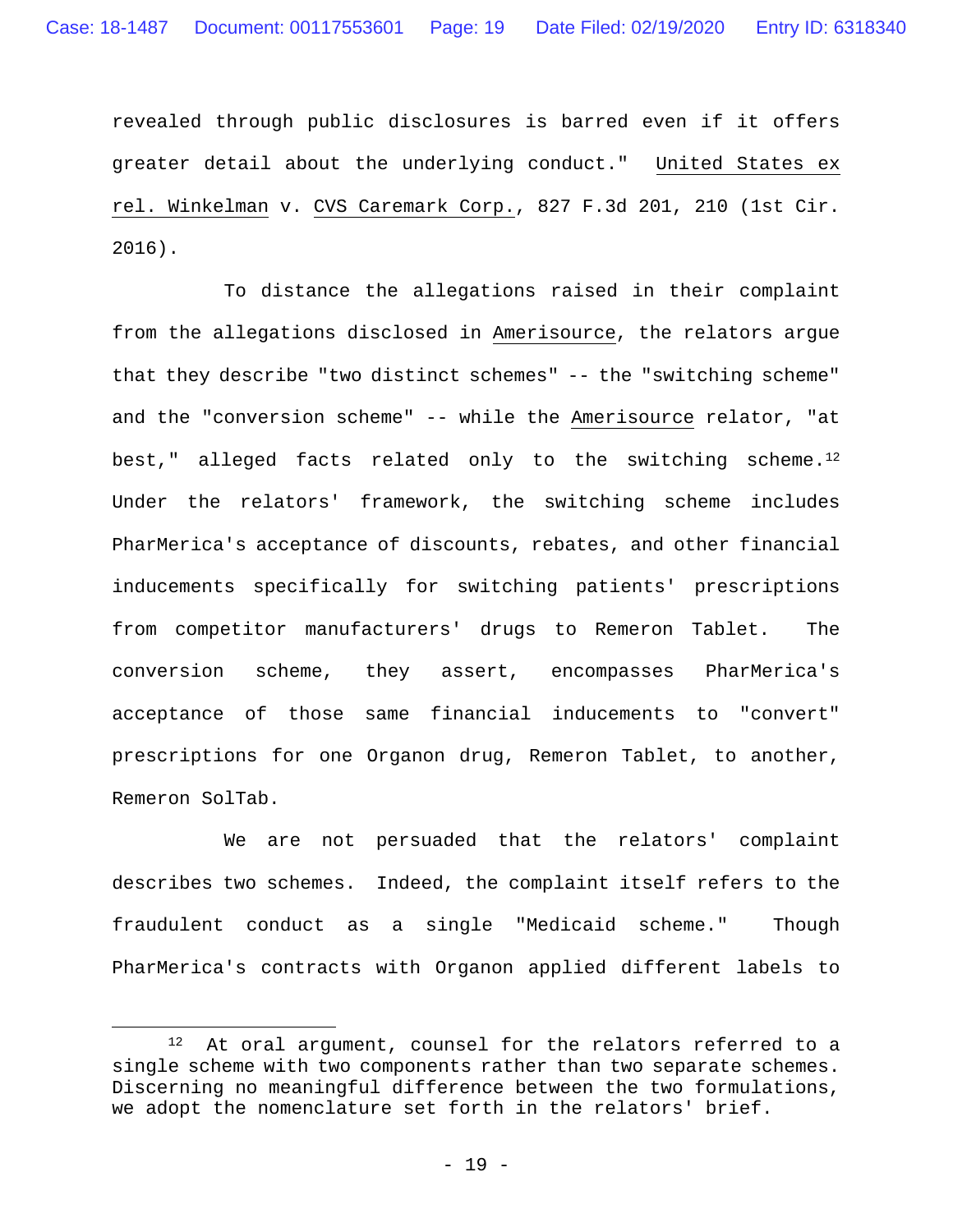different financial incentives -- for example, a "therapeutic interchange bonus" for switching prescriptions for competitor antidepressants to Remeron Tablet or Remeron SolTab and a "conversion rebate" for changing Remeron Tablet prescriptions to Remeron SolTab -- those labels are of no legal import.The AKS broadly prohibits the acceptance of "any remuneration (including any kickback, bribe, or rebate)" in return for purchasing medications that will be paid for under Medicaid. See 42 U.S.C. § 1320a-7b(b)(1) (emphasis added). Thus, the fraudulent conduct at the heart of the Medicaid scheme -- the use of financial incentives to induce PharMerica to persuade or mislead doctors to prescribe preferred antidepressants -- was the same despite variations in the kind of remuneration PharMerica received or the specific drug it substituted.<sup>13</sup>

Hence, the Medicaid scheme described in the relators' complaint is indistinguishable in all material respects from the fraudulent scheme disclosed in Amerisource. Both suits revealed that PharMerica violated the AKS by accepting kickbacks in exchange

<sup>13</sup> The two-scheme formulation and the relators' effort to distinguish their action from Amerisource on that basis reflects our decision in Cunningham, which identified three distinct "aspects" of a fraudulent scheme and found that only two of those aspects had been previously disclosed. 713 F.3d at 665-66, 675- 76. But as we have said before, "Cunningham turned on the entirely unremarkable proposition that allegations of fraud distinct from previous disclosures are not blocked by the public disclosure bar." Winkelman, 827 F.3d at 210. We do not have that situation here.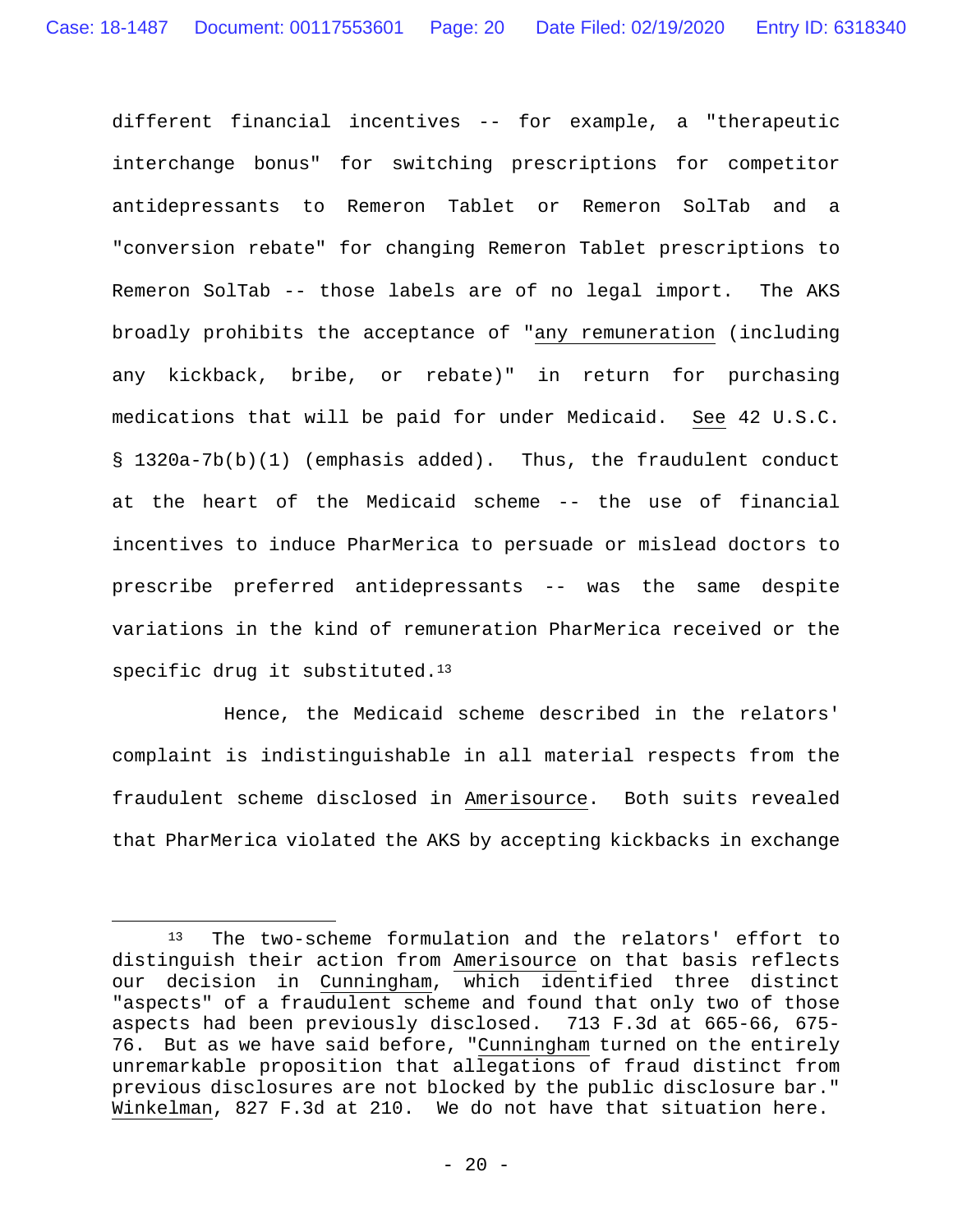for causing prescriptions to be switched to Remeron Tablet and Remeron SolTab, regardless of the medical propriety of the change, and then lied to the government about its compliance with the law to improperly obtain Medicaid reimbursement for the kickbacktainted medications.

Persisting in their effort to distinguish their claims from those in Amerisource, the relators argue that their allegations encompass a longer period of time and describe different and "more aggressive" methods that PharMerica used to change patients' prescriptions from Remeron Tablet to Remeron SolTab. But providing "greater detail about the underlying conduct" is not enough to avoid the public disclosure bar when the complaint "targets" the same fraudulent scheme that was revealed in a prior public disclosure. See Winkelman, 827 F.3d at 210. That is precisely the situation that we have here. We therefore conclude that the public disclosure bar applies.

## **B. Original Source Exception**

Under the FCA, a court retains jurisdiction over an action that is based on a prior public disclosure if "the person bringing the action is an original source of the information." 31 U.S.C. § 3730(e)(4)(A). To qualify as an original source, a relator must have "direct and independent knowledge of the information upon which his own allegations were based." Ondis, 587 F.3d at 58-59; see also Rockwell, 549 U.S. at 470-71. On

- 21 -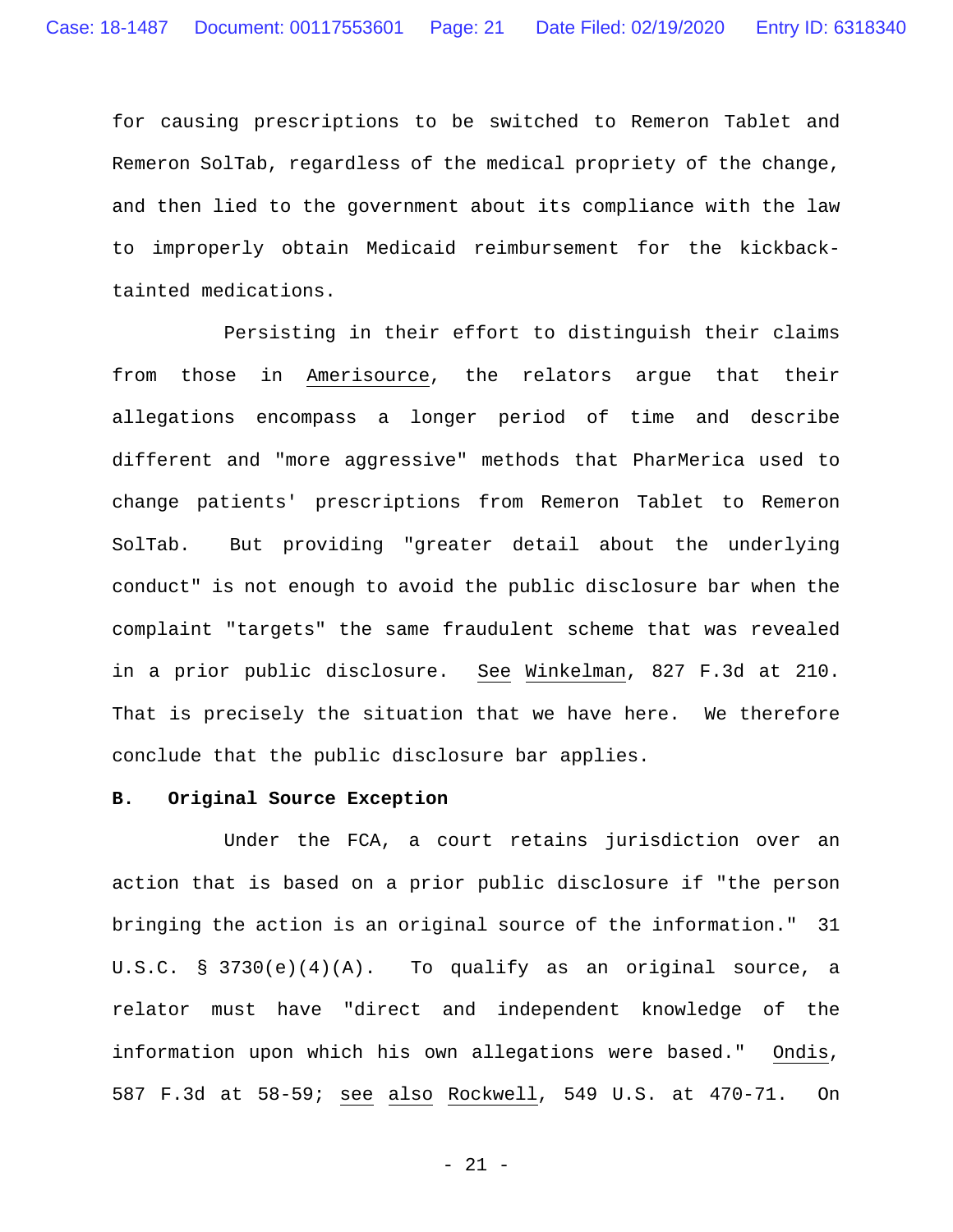appeal, the parties focus on the "direct" knowledge requirement of the statute. PharMerica does not dispute the "independent" requirement.14

The FCA provides definitions for only a handful of terms that appear in the statute, and "direct" is not one of them. In a prior FCA case, we resorted to the dictionary and adopted its definition of "direct" as being "marked by absence of an intervening agency, instrumentality, or influence: immediate." Ondis, 587 F.3d at 59 (quoting Webster's Third New International Dictionary 640 (2002)). Employing that definition, we agree that knowledge based entirely on "research into public records, review of publicly disclosed materials, or some combination of these techniques is not direct." Id. On the other end of the spectrum, knowledge obtained from personal observation of a fraudulent act or participation in it would clearly meet the directness requirement. Banigan's knowledge falls between those parameters.

Banigan received two emails from Maddox, one of the two architects of the fraudulent scheme, in 2000 and 2001, both of which were suggestive of the scheme but did not include much

<sup>14</sup> The relators rely solely on Banigan's original source status to meet the jurisdictional requirement in  $\S$  3730(e)(4) and do not argue that Templin is an original source.PharMerica, therefore, argues that "Templin cannot ride Banigan's jurisdictional coat-tails" and that we must dismiss all claims asserted by Templin. Because Templin does not respond to PharMerica's position that he cannot continue as a relator, he has waived any argument to the contrary. See Zannino, 895 F.2d at 17.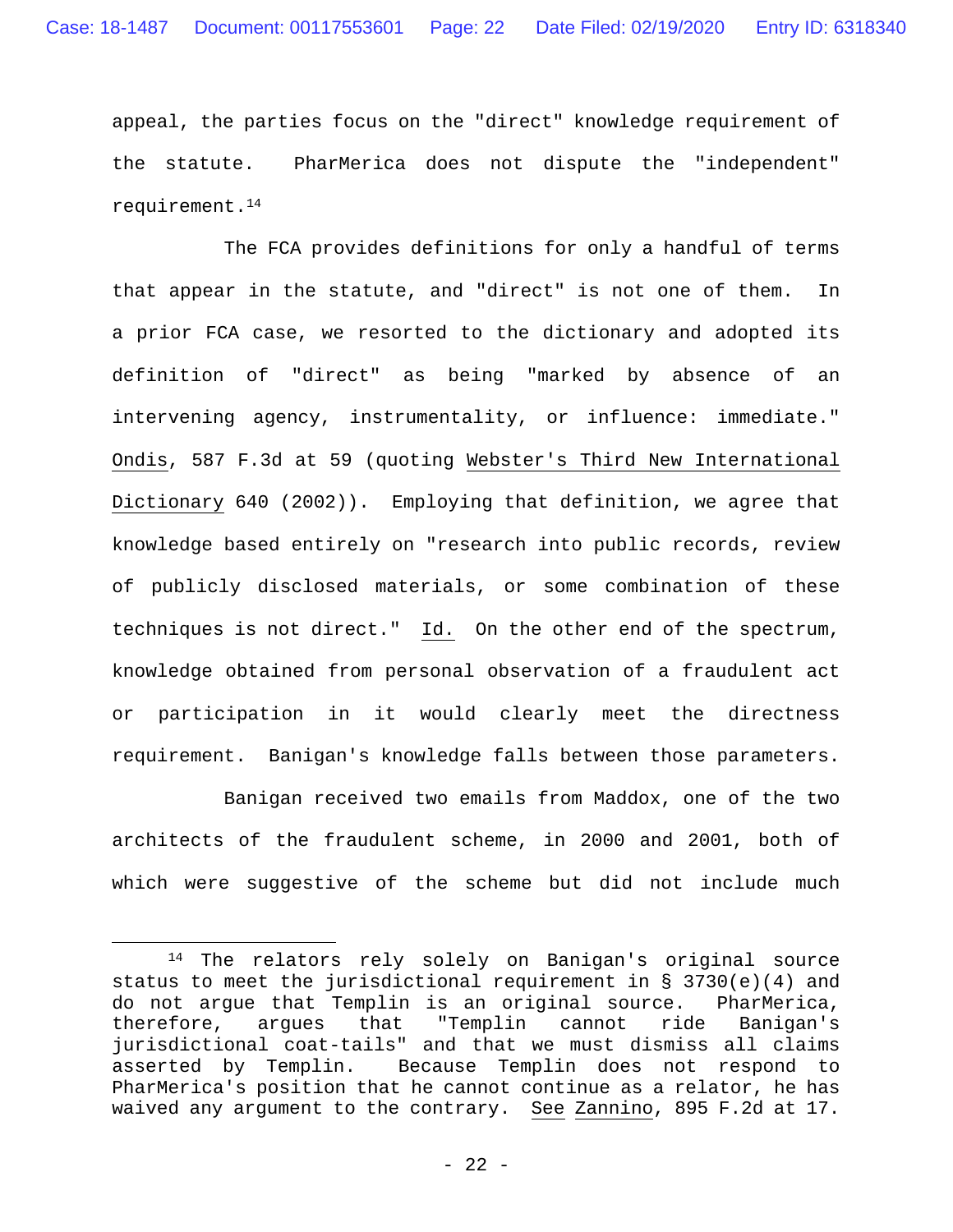detail. In the first email, Maddox informed his colleagues that he had hatched a plan to market Remeron Tablet to long-term care pharmacies by focusing on profit. In the second, he sought input about different versions of the contract that Organon was offering to those companies. Although the 2000 and 2001 emails lacked specifics, additional information came in 2003 when Maddox and McKenna told Banigan about materials that had been developed "to market Remeron almost purely based upon profit potential." Banigan obtained the remaining information underlying the relators' claims through his own investigation, which led him to uncover original copies of marketing materials as well as the contracts that reflected the discounts and rebates at the heart of the Medicaid scheme.

PharMerica argues that Banigan's knowledge is not direct because he learned of the Medicaid scheme from McKenna and Maddox. It emphasizes that Bangian was not involved directly in creating the scheme, nor did he observe the scheme in operation. Also, he did not know about it until it was "winding down" and he did not conduct his independent investigation until after the scheme had ended. In short, PharMerica would require a relator to have either participated in the fraud or observed it in operation to qualify as an original source and would exclude a relator who discovered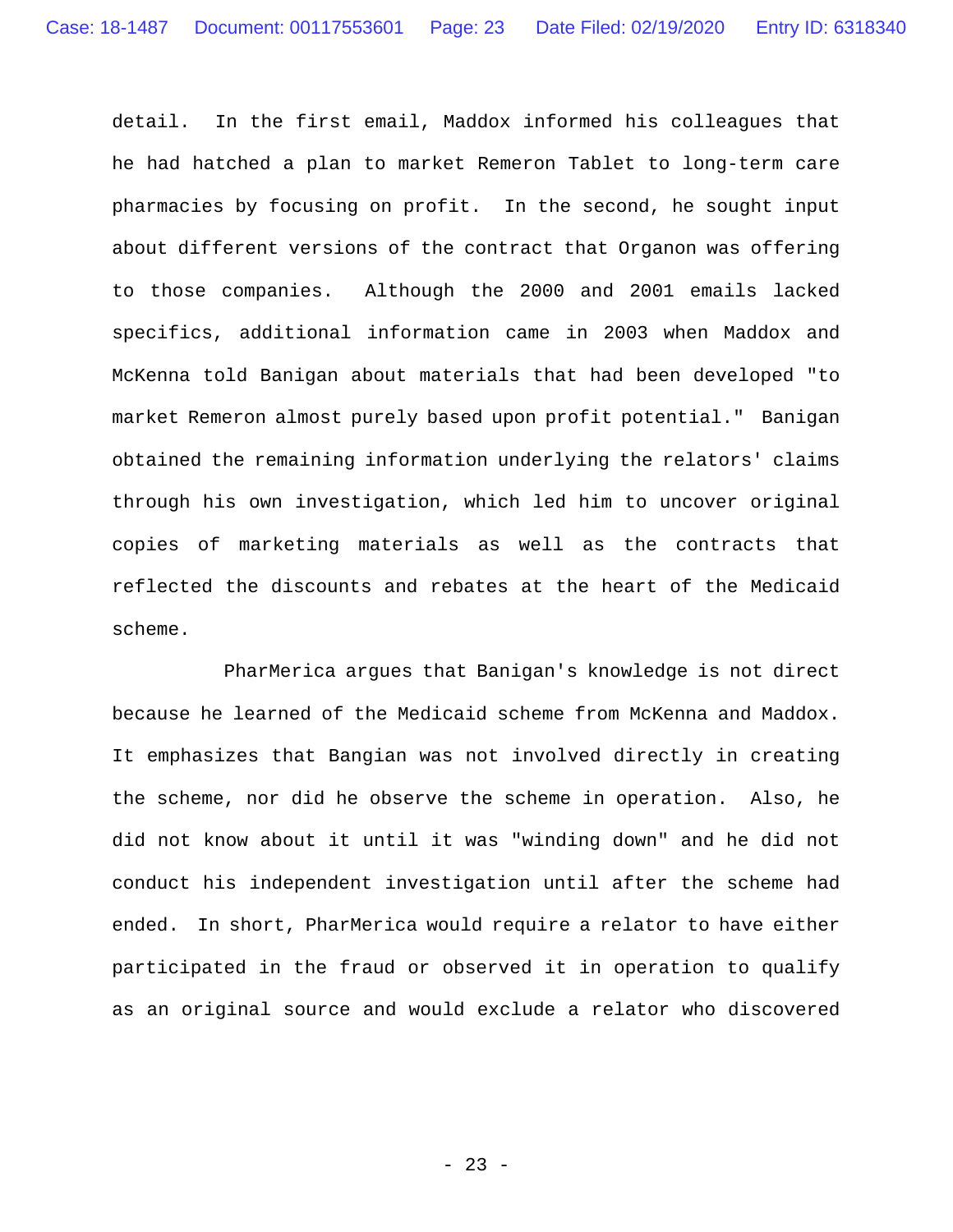the fraud after the fact and brought it to the government's attention.15

We disagree with that reading of the statute. Indeed, Pharmerica's reading would exclude a relator who is told by managers at his company that a department he does not work for is engaging in fraud. See United States ex rel. Saldivar v. Fresenius Med. Care Holdings, Inc., 841 F.3d 927, 936 (11th Cir. 2016). In Saldivar, the relator brought a qui tam action alleging that his company violated the FCA by billing the government for excess medication that it had received at no cost after company managers told him what the billing department was doing. Id. at 930-31. The Eleventh Circuit held that he did not qualify as an original

<sup>15</sup> The limitations that PharMerica urges us to adopt track those employed by the district court, which concluded that Banigan did not have "direct" knowledge because he did not have contemporaneous knowledge of the fraud, he did not see any corroborating documents until more than a year after the scheme had concluded, and he did not discover those documents in the regular course of his job duties. A number of circuits disqualify relators who did not participate in or witness the ongoing fraud. See, e.g., United States ex rel. Schumann v. Astrazeneca Pharm. L.P., 769 F.3d 837, 847 (3d Cir. 2014) ("[K]nowledge of a scheme is not direct when it is gained by reviewing files and discussing the documents therein with individuals who actually participated in the memorialized events."); United States ex rel. Newell v. City of St. Paul, Minn., 728 F.3d 791, 797 (8th Cir. 2013) ("[A] person who obtains secondhand information from an individual who has direct knowledge of the alleged fraud does not himself possess direct knowledge and therefore is not an original source under the [FCA]." (second alteration in original) (quoting United States ex rel. Barth v. Ridgedale Elec., Inc., 44 F.3d 699, 703 (8th Cir. 1995)).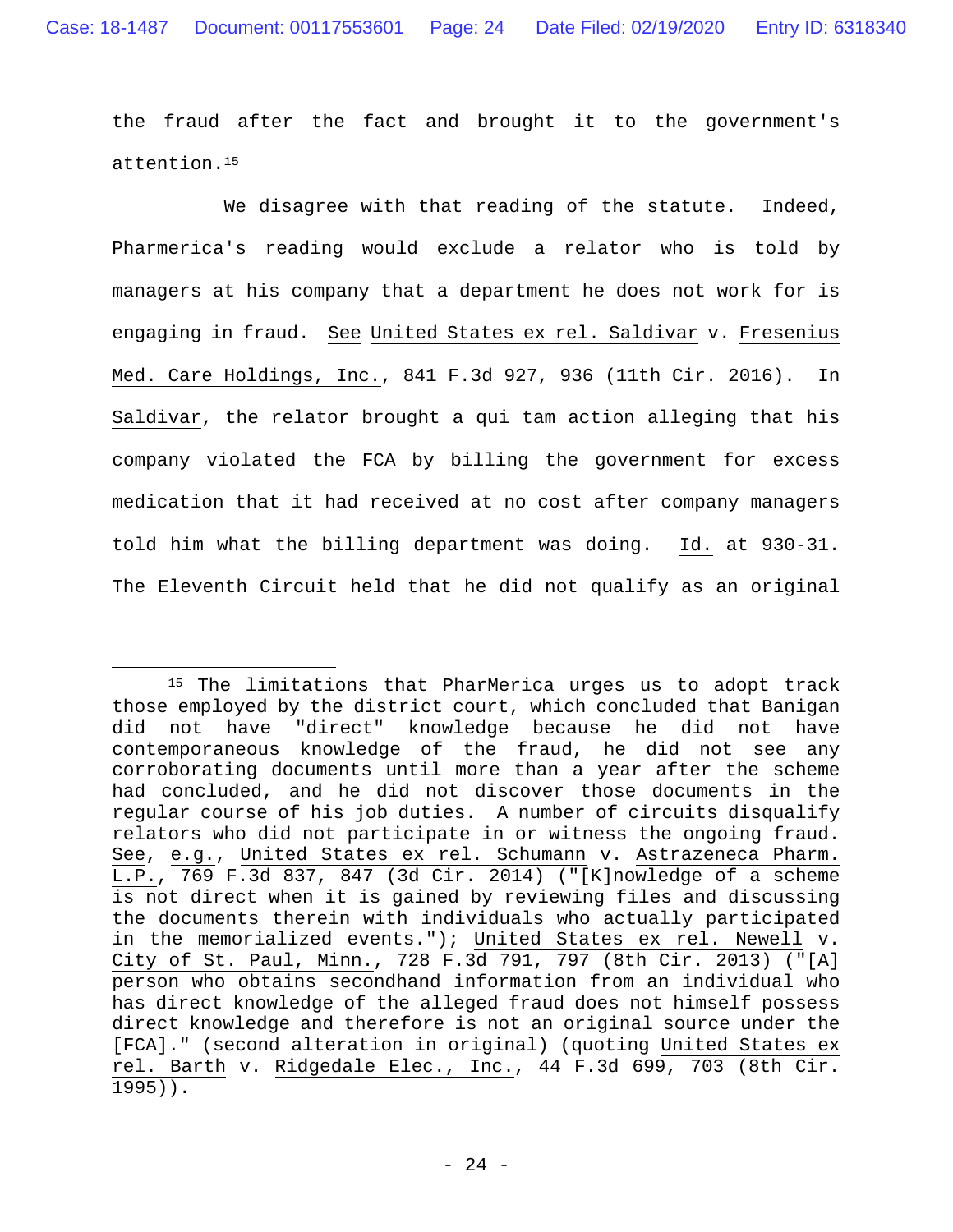source because "[b]eing told what another department is doing is almost necessarily not direct knowledge of that department's behavior." Id. at 936. We find that result incompatible with a core purpose of the FCA -- to incentivize disclosures of fraudulent activity underlying claims for reimbursement from the government. See S. Rep. No. 99-345, at 23-24 (1986), as reprinted in 1986 U.S.C.C.A.N. 5266, 5288-89.

Moreover, nothing in the statutory text limits "direct knowledge" to knowledge gained from participation in or observation of the fraud. The statute requires only that the person have "direct and independent knowledge of the information on which the allegations are based," not direct and independent knowledge of the fraudulent acts themselves. 31 U.S.C. § 3730(e)(4)(B) (emphasis added); see also Kennard v. Comstock Res., Inc., 363 F.3d 1039, 1044 (10th Cir. 2004) ("A relator need not . . . have in his possession knowledge of the actual fraudulent conduct itself; knowledge underlying or supporting the fraud allegation is sufficient." (alteration in original) (quotation marks omitted)).16

<sup>16</sup> We note that the 2010 amendments to the FCA removed the word "direct" from the original source exception. See Patient Protection and Affordable Care Act, Pub. L. No. 111-148, 124 Stat. 119, at 901-02 (2010). The Judiciary Committee's report on the amendments to the FCA reflects a frustration that court decisions interpreting the public disclosure bar and original source provision had created "ambiguities" and "created a chilling effect on relators coming forward with claims because certain types of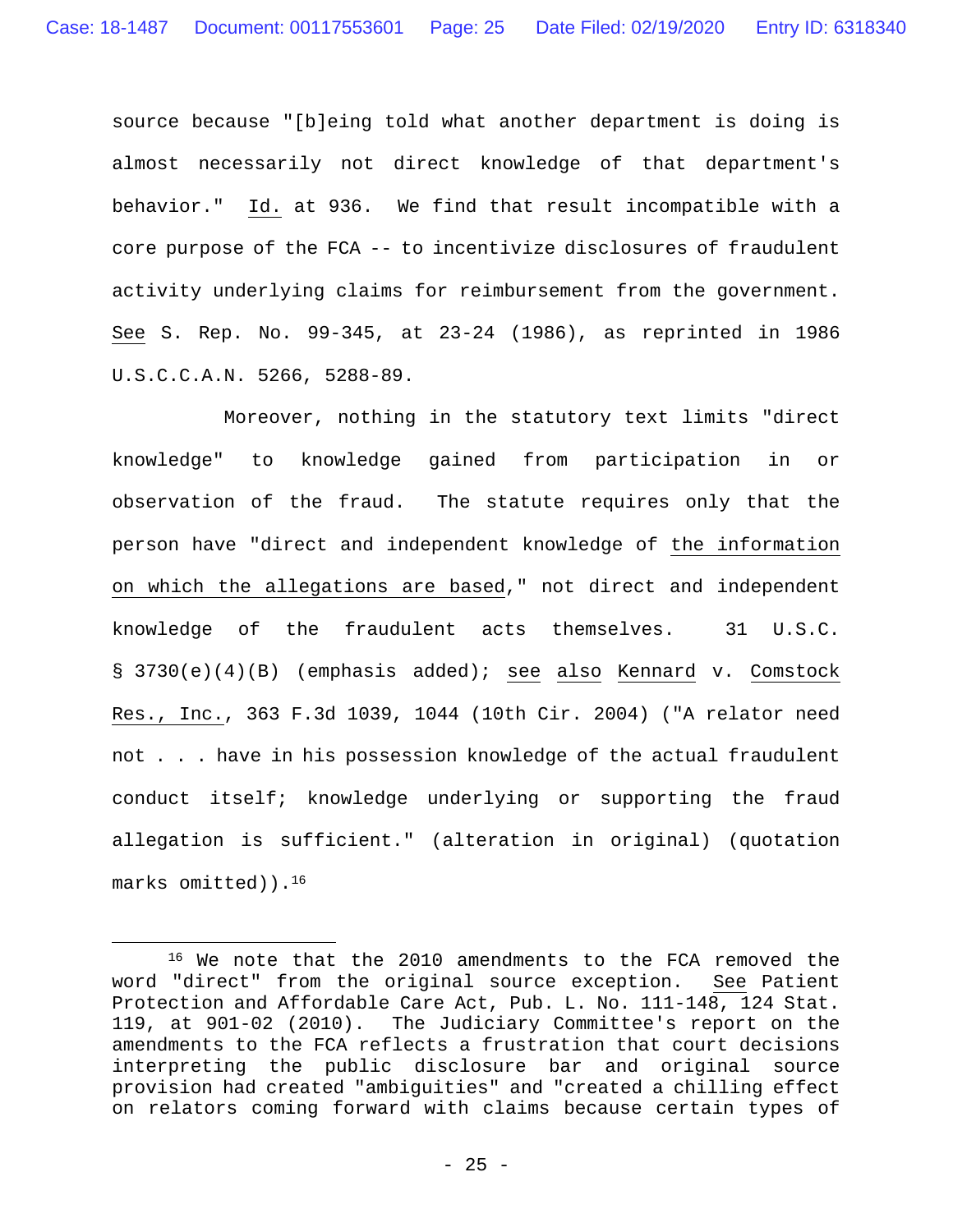We also decline to impose the contemporaneousness requirement that PharMerica urges us to adopt because it likewise finds no support in the text of the FCA and would only discourage reports of fraud. See United States ex rel. Duxbury v. Ortho Biotech Prods., L.P., 579 F.3d 13, 27 (1st Cir. 2009) (rejecting a restrictive interpretation of the original source exception that "did not have textual support" and would have discouraged "productive private enforcement suits").

Accordingly, we readily conclude that Banigan's knowledge satisfies our definition of "direct" as "immediate." See Ondis, 587 F.3d at 59 (quoting Webster's Third New International Dictionary 640 (2002)). As we explained in Ondis, "immediate" is shorthand for being "marked by absence of an intervening agency, instrumentality, or influence." Id. Banigan was a corporate insider at Organon who learned of the fraudulent scheme in which his own company and department participated while he was employed there. $17$  He gained knowledge of the fraud from emails and conversations with Maddox and McKenna, the architects

cases cannot survive dismissal." S. Rep. No. 110-507, at 22 (2008), 2008 WL 4415147. The report explains that "erroneous court interpretations of the public disclosure bar" and narrow constructions of "the terms 'direct' and 'independent' under the original source exception" had led to the dismissal of "real meritorious cases." Id. at 24.

<sup>&</sup>lt;sup>17</sup> We are not suggesting that one must be a corporate insider to meet the "direct" knowledge requirement.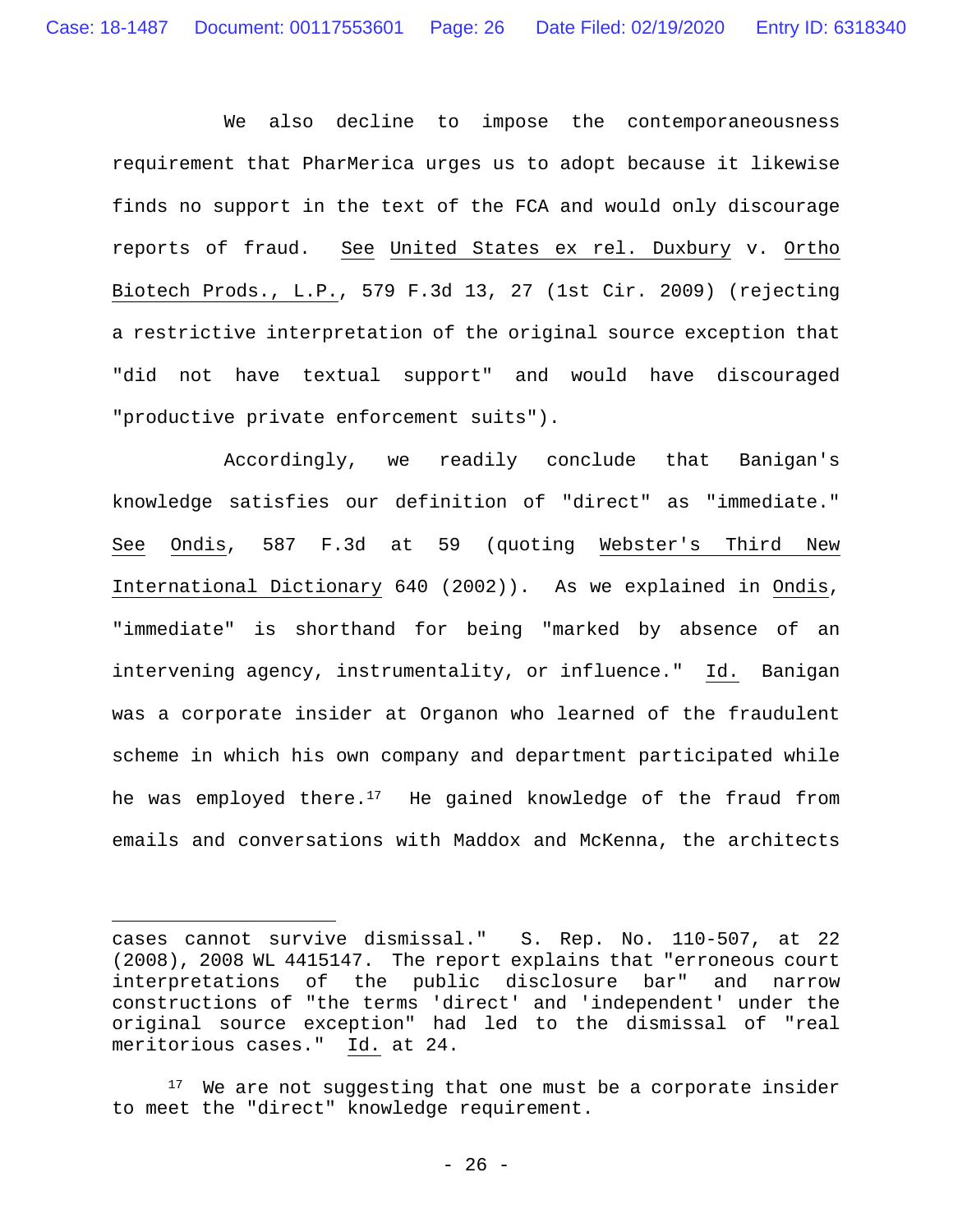and primary perpetrators of the fraudulent scheme, and from documents generated as part of the fraudulent scheme that he obtained through his own investigative efforts. There is no "intervening agency, instrumentality, or influence" between these sources and Banigan's knowledge of the Medicaid scheme. We do not think that Congress intended to reward as original sources only those who participated in the fraud. Indeed, Banigan would seem to be the most likely type of person to function as an original source. Congress's attempt to preclude parasitic claims need not preclude claims by whistleblowers.

As required by the statute, the allegations of fraud in the complaint are based upon Banigan's direct knowledge. The complaint uses the first Maddox email, sent in 2000, to mark the moment when the idea to market Remeron Tablet based on profit potential was born. It reveals that Banigan's conversations with Maddox and McKenna, and later with Templin, prompted him to search for the marketing materials they described to him. And much of the detail in the complaint is, in turn, drawn from the internal Organon documents that Banigan located as the result of that search -- for example, it lists in detail the various financial incentives that PharMerica received from Organon over a six-year time span based on multiple iterations of their purchase agreement. These sources easily meet the statutory requirement -- "direct and